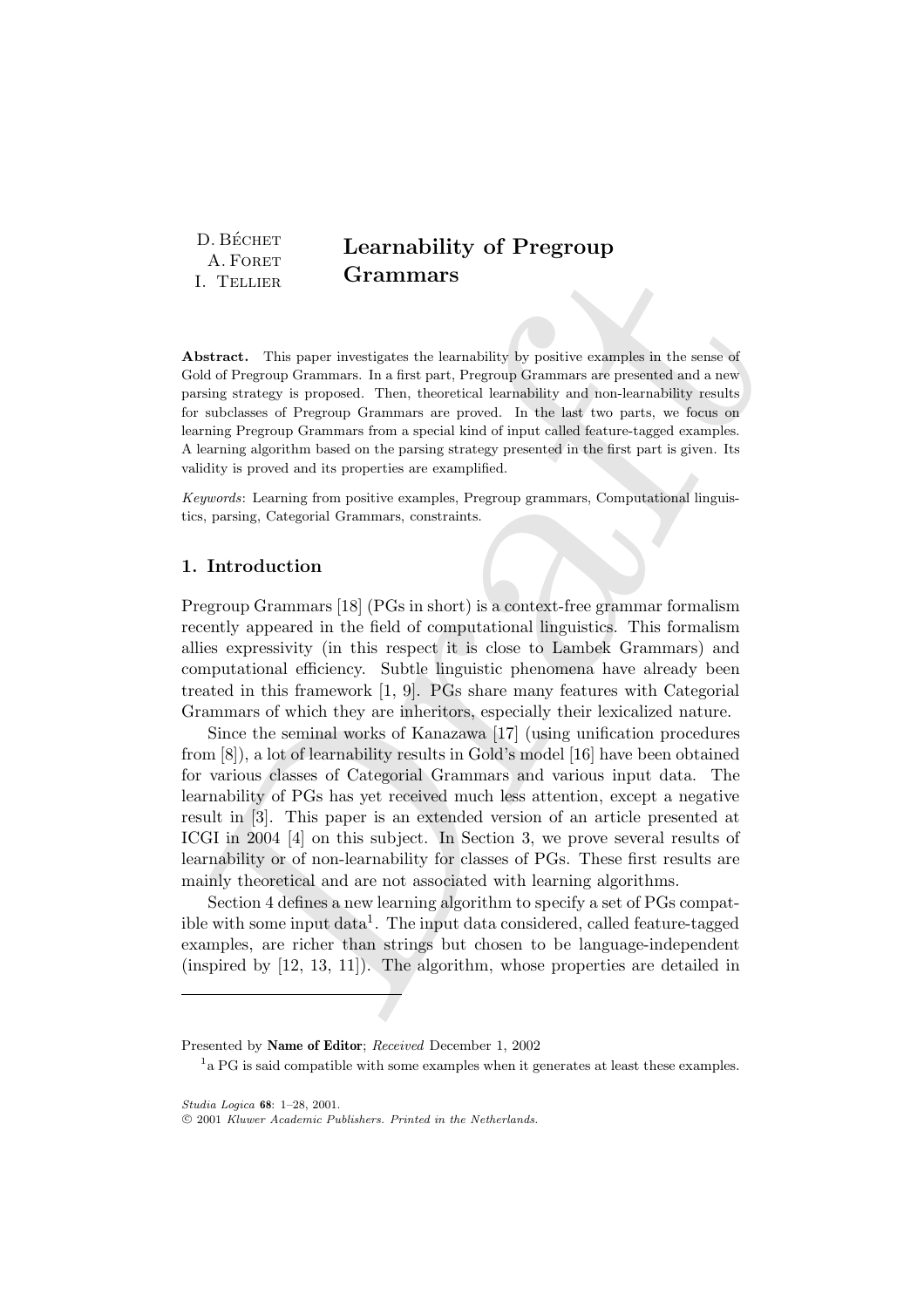Section 5, implements a specialization strategy. One of its originalities is to reconsider the learning problem as a constraints resolution problem.

## 2. Pregroup grammars

#### 2.1. Background

DEFINITION 2.1 (Pregroup). A *pregroup* is a structure  $(P, \leq, \cdot, l, r, 1)$  such that  $(P, \leq, \cdot, 1)$  is a partially ordered monoid<sup>2</sup> and l, r are two unary operations on P that satisfy:  $\forall a \in P : a^l a \leq 1 \leq a a^l$  and  $a a^r \leq 1 \leq a^r a$ . The following equations follow from this definition:  $\forall a, b \in P$ , we have  $a^{rl} = a = a^{lr}$ ,  $1^r = 1 = 1^l$ ,  $(a \cdot b)^r = b^r \cdot a^r$ ,  $(a \cdot b)^l = b^l \cdot a^l$ . Iterated adjoints<sup>3</sup> are defined for  $i \in \mathbb{Z}$ :  $a^{(0)} = a$ , for  $i \leq 0$ :  $a^{(i-1)} = (a^{(i)})^l$ , for  $i \geq 0$ :  $a^{(i+1)} = (a^{(i)})^r$ 

DEFINITION 2.2 (Free Pregroup). Let  $(P, \leq)$  be a partially ordered set of primitive categories<sup>4</sup>,  $P^{(\mathbb{Z})} = \{p^{(i)} | p \in P, i \in \mathbb{Z}\}\$ is the set of atomic categories and  $\mathcal{C}at_{(P,\le)} = (P^{(\mathbb{Z})})^* = \{p_1^{(i_1)}\}$  $1_{1}^{(i_{1})}\cdots p_{n}^{(i_{n})} | 1 \leq k \leq n, p_{k} \in P, i_{k} \in \mathbb{Z} \}$  is the set of categories. For  $X, Y \in \mathcal{C}at_{(P, \leq)}$ ,  $X \leq Y$  iff this relation is deducible in the system in Fig. 1 where  $p, q \in P$ ,  $n, k \in \mathbb{Z}$  and  $X, Y, Z \in \mathcal{C}at_{(P,\le)}$ . This construction, proposed by Buszkowski [7], defines a pregroup that extends  $\leq$  on P to  $\mathcal{C}at_{(P,\leq)}$ .

econsider the learning problem as a constraints resolution problem.  
\n1. **Pregroup grammars**  
\n1. **Background**  
\nDEFINITION 2.1 (Pregroup). A *pregroup* is a structure 
$$
(P, ≤, \cdot, l, r, 1)
$$
 such  
\nhat  $(P, ≤, \cdot, 1)$  is a partially ordered monoid<sup>2</sup> and  $l, r$  are two unary op-  
\nrations on *P* that satisfy:  $\forall a ∈ P : a^l a ≤ 1 ≤ aa^l$  and  $aa^r ≤ 1 ≤ a^r a$ .  
\nthe following equations follow from this definition:  $\forall a, b ∈ P$ , we have  
\n $r^l = a = a^{lr}$ ,  $1^r = 1 = 1^l$ ,  $(a \cdot b)^r = b^r \cdot a^r$ ,  $(a \cdot b)^l = b^l \cdot a^l$ . Iterated  
\ndjoints<sup>3</sup> are defined for  $i ∈ \mathbb{Z}$  :  $a^{(0)} = a$ , for  $i ≤ 0$  :  $a^{(i-1)} = (a^{(i)})^l$ , for  
\n≥ 0 :  $a^{(i+1)} = (a^{(i)})^r$   
\nDEFINITION 2.2 (Free Pregroup). Let  $(P, ≤)$  be a partially ordered set of  
\n*r* infinite categories,  $P^{(Z)} = \{p^{(i)} | p ∈ P, \frac{e}{i} \leq \mathbb{Z}\}$  is the set of atomic rate-  
\nories and  $Cat_{(P, ≤)} = (P^{(Z)})^* = \{p_1^{(i_1)} \cdot \cdot \cdot p_n^{(i_n)} | 1 ≤ k ≤ n, p_k ∈ P, i_k ∈ \mathbb{Z}\}$  is  
\nthe set of categories. For  $X, Y ∈ Cat_{(P, ≤)}, X ≤ Y$  iff this relation is deducible  
\n1 the system in Fig. 1 where  $p, q ∈ P, n, k ∈ \mathbb{Z}$  and  $X, Y, Z ∈ Cat_{(P, ≤)}$ . This  
\nconstruction, proposed by Buszkowski [7], defines a pregroup that extends  
\ncon *P* to  $Cat_{(P, ≤)}$ .  
\n $X ≤ X$  (*Id*)  $\frac{XY ≤ Z}{Xp^{(n)}p^{(n+1)}Y ≤ Z}$  (*A<sub>L</sub>)  $\frac{X ≤ Yq^{(k)}Z}{Xq^{(k)}$* 

Figure 1. System for Pregroup Grammars

Cut elimination. Every derivable inequality has a cut-free derivation.

**Simple free pregroup.** A *simple free pregroup* is a free pregroup where the order on primitive categories is equality.

<sup>&</sup>lt;sup>2</sup> a monoid is a structure  $\langle M, \cdot, 1 \rangle$ , such that  $\cdot$  is associative and has a neutral element 1 ( $\forall x \in M : 1 \cdot x = x \cdot 1 = x$ ). A partially ordered monoid is a monoid  $(M, \cdot, 1)$  with a partial order  $\leq$  that satisfies  $\forall a, b, c: a \leq b \Rightarrow c \cdot a \leq c \cdot b$  and  $a \cdot c \leq b \cdot c$ .

<sup>3</sup>we use this notation in technical parts.

<sup>&</sup>lt;sup>4</sup>we use the word "category" when one usually uses "type" to distinguish syntactical properties from semantical properties.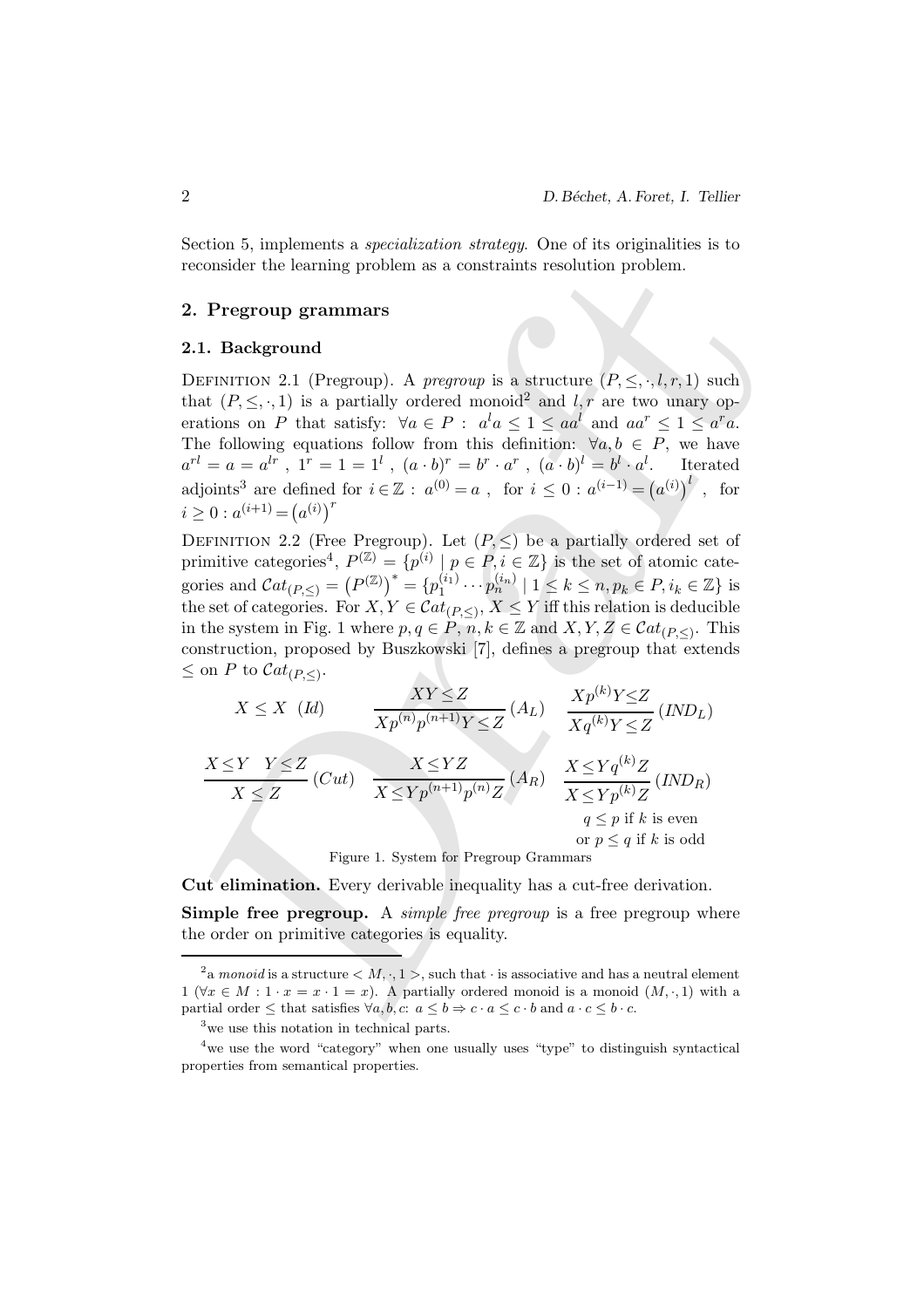A. A progroup grunniar based on  $(P, \leq)$  is a lexicalized" grammar  $G = 1$ ,  $\Delta f = 1$ ,  $\Delta f = 1$ ,  $\Delta f = 1$ ,  $\Delta f = 1$ ,  $\Delta f = 1$ ,  $\Delta f = 1$ ,  $\Delta f = 1$ ,  $\Delta f = 1$ ,  $\Delta f = 1$ ,  $\Delta f = 1$ ,  $\Delta f = 1$ ,  $\Delta f = 1$ ,  $\Delta f = 1$ ,  $\Delta f = 1$ ,  $\Delta f =$ DEFINITION 2.3 (Pregroup Grammars).  $(P, \leq)$  is a finite partially ordered set. A pregroup grammar based on  $(P, \leq)$  is a lexicalized<sup>5</sup> grammar  $G =$  $(\Sigma, I, s)$  such that  $s \in P$ ; G assigns a category X to a string  $v_1 \cdots v_n$  of  $\Sigma^*$ iff for  $1 \leq i \leq n$ ,  $\exists X_i \in I(v_i)$  such that  $X_1 \cdots X_n \leq X$  in the free pregroup based on  $(P, \leq)$ . The language  $\mathcal{L}(G)$  is the set of strings in  $\Sigma^*$  that are assigned  $s$  by  $G$ .

Rigid and  $k$ -valued grammars. Grammars that assign at most  $k$  categories to each symbol in the alphabet are called  $k$ -valued grammars; 1-valued grammars are also called rigid grammars.

**Width.** We define the width of a category  $C = p_1^{u_1} \dots p_n^{u_n}$  as  $wd(C) = n$  (the number of atomic categories). The width of a grammar  $G$  is the maximum width of the categories assigned by G.

EXAMPLE 2.4. Our first example is taken from [19] with the basic categories:  $\pi_2$  = second person,  $s_1$  = statement in present tense,  $p_1$  = present participle,  $p_2 =$  past participle,  $o =$  object. The sentence "You have been seeing her" gets category  $s_1$  ( $s_1 \leq s$ ), with successive reductions on  $\pi_2 \pi_2^r \leq 1$ ,  $p_2^l p_2 \leq 1$ ,  $p_1^l p_1 \leq 1, \ o^l o \leq 1.$ 



# 2.2. Parsing

Pregroup languages are context-free languages and their parsing is polynomial [6, 22]. We use here a parsing algorithm that works directly on lists of words [2]. The relations noted  $\Gamma \vdash_{\mathcal{R}} \Delta$  where  $\mathcal R$  consists in one or several rules are defined on lists of categories  $(p, q$  are atomic,  $X, Y$  range over categories and  $\Gamma, \Delta$  over lists of categories):

M (merge):  $\Gamma, X, Y, \Delta \vdash_M \Gamma, XY, \Delta$ .

- **I** (internal):  $\Gamma$ ,  $Xq^{(n)}p^{(n+1)}Y$ ,  $\Delta \vdash_I \Gamma$ ,  $XY$ ,  $\Delta$ , if  $q \leq p$  and n is even or if  $p \leq q$  and n is odd.
- **E** (external):  $\Gamma$ ,  $Xq^{(n)}$ ,  $p^{(n+1)}Y$ ,  $\Delta \vdash_E \Gamma$ ,  $X$ ,  $Y$ ,  $\Delta$ , if  $q \leq p$  and n is even or if  $p \leq q$  and n is odd.

 $\vdash_{\mathcal{R}}^*$  is the reflexive-transitive closure of  $\vdash_{\mathcal{R}}$ . This system is equivalent with the deduction system when the final right element is a primitive category. As a consequence, parsing can be done using  $\vdash^*_{MIE}$ .

<sup>&</sup>lt;sup>5</sup>a lexicalized grammar is a triple  $(\Sigma, I, s)$ :  $\Sigma$  is a finite alphabet, I assigns a finite set of categories to each  $c \in \Sigma$ , s is a category associated to correct sentences.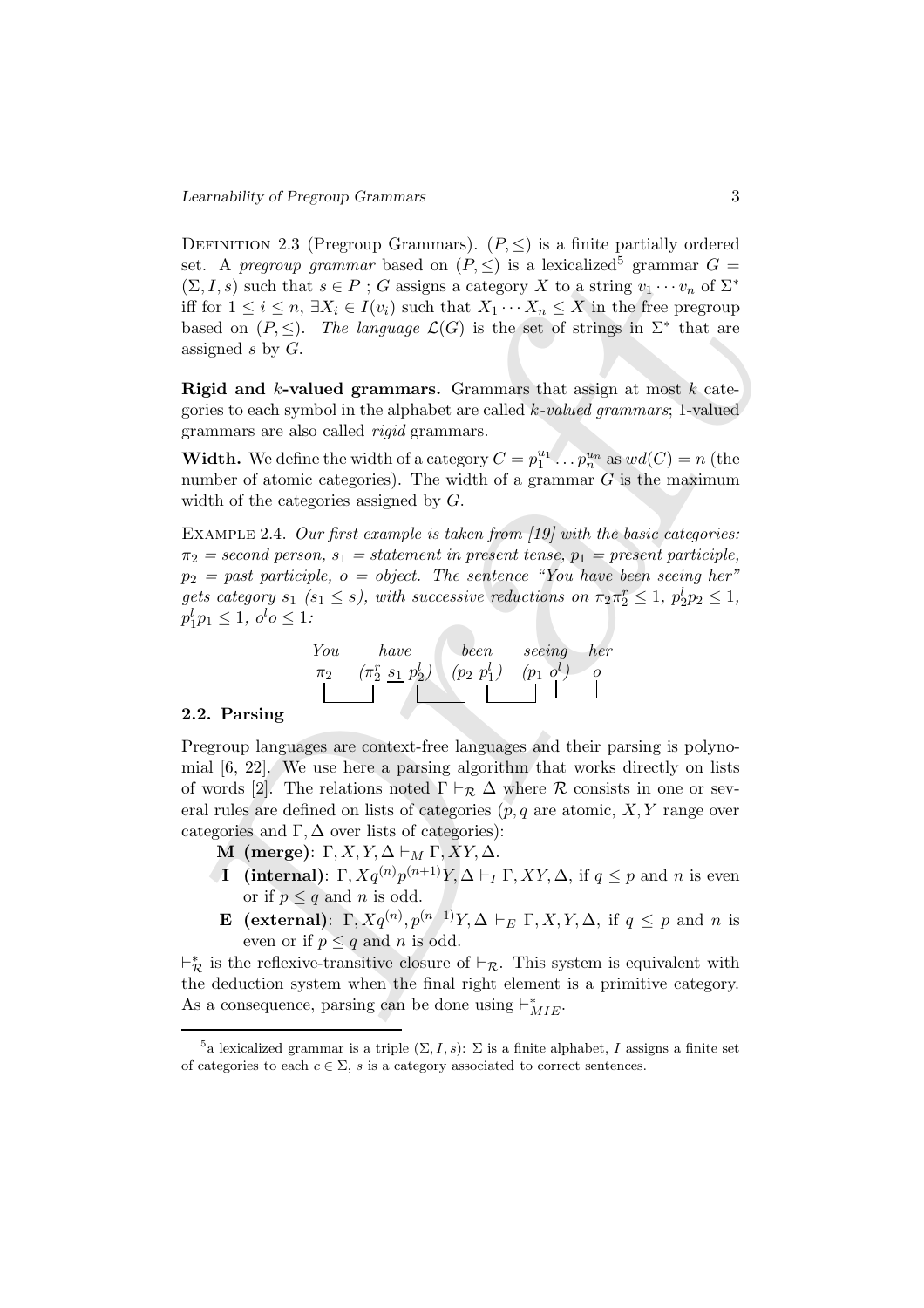LEMMA 2.5. For  $X_1, \ldots, X_n \in \mathcal{C}at_{(P,\leq)}$  and  $s \in P$ :  $X_1 \cdots X_n \leq s$  iff  $\exists p \in P$  such that  $X_1, \ldots, X_n \vdash_{MIE}^* p$  and  $p \leq s$ .

COROLLARY 2.6.  $G = (\Sigma, I, s)$  generates a string  $v_1 \cdots v_n$  iff for  $1 \leq i \leq N$ ,  $\exists X_i \in I(v_i)$  and  $\exists p \in P$  such that  $X_1, \dots, X_n \vdash_{MIE}^* p$  and  $p \leq s$ .

### 3. Learning

#### 3.1. Background

 $X_1 \cdots X_n \leq s$  iff  $\exists p \in P$  such that  $X_1, \cdots, X_n \vdash_{MIE}^* p$  and  $p \leq s$ .<br>
Continuary 2.6.  $G - \langle \Sigma, I, s \rangle$  generates a strong  $v_1 \cdots v_n$  iff  $\hat{p} \hat{r} \cdot 1 \leq i \leq N$ ,<br>  $\overline{X}_i \in I(v_i)$  and  $\exists p \in P$  such that  $X_1, \cdots, X_n \vdash_{$ We now recall some useful definitions and known properties on learning in the limit [16]. Let  $G$  be a class of grammars, that we wish to learn from positive examples. Formally, let  $\mathcal{L}(G)$  denote the language associated with a grammar  $G$ , and let  $V$  be a given alphabet, a learning algorithm is a computable function  $\phi$  from finite sets of words in  $V^*$  to  $\mathcal{G}$ , such that  $\forall G \in \mathcal{G}, \forall (e_i)_{i \in \mathbb{N}} \text{ such that } \mathcal{L}(G) = \{e_i \mid i \in \mathbb{N}\} \exists G' \in \mathcal{G} \text{ and } \exists n_0 \in \mathbb{N} \text{ such that }$  $\forall n > n_0 \ \phi(e_1, \ldots, e_n) = G' \in \mathcal{G} \text{ and } \mathcal{L}(G') = \mathcal{L}(G).$ 

**Limit points.** A class  $\mathcal{CL}$  of languages has a *limit point* iff there exists an infinite sequence  $(L_n)_{n\in\mathbb{N}}$  of languages in  $\mathcal{CL}$  and a language  $L \in \mathcal{CL}$  such that:  $L_0 \subset L_1 \ldots L_i \subset L_{i+1} \subset \ldots$  and  $L = \bigcup_{n \in \mathbb{N}} L_n$  (L is a limit point of  $\mathcal{CL}$ ). If the languages of the grammars in a class  $G$  have a limit point then the class  $G$  is unlearnable in Gold's model.

Elasticity. A class  $\mathcal{CL}$  of languages has *infinite elasticity* iff there exists  $(e_i)_{i\in\mathbb{N}}$  a sequence of sentences and  $(L_i)_{i\in\mathbb{N}}$  a sequence of languages in  $\mathcal{CL}$ such that :  $\forall i \in \mathbb{N} : e_i \notin L_i$  and  $\{e_1, \ldots, e_i\} \subseteq L_{i+1}$ . It has finite elasticity in the opposite case. If  $\mathcal{CL}$  has *finite elasticity* then the corresponding class of grammars is learnable in Gold's model<sup>6</sup>.

#### 3.2. Non-learnability from strings – a review

The class of rigid (also k-valued for any  $k$ ) PGs has been shown not learnable from strings in [14] using [15]. So, no learning algorithm is possible. This has also been shown for subclasses of rigid PGs as summarized below (from [3]).

**Pregroups of order n and of order**  $n + 1/2$ **.** A PG on  $(P, \leq)$  is of order  $n \in \mathbb{N}$  when its primitive categories are in  $\{a^{(i)}|a \in P, -n \le i \le n\}$ ; it is of order  $n + 1/2, n \in \mathbb{N}$  when its primitive categories are in  $\{a^{(i)} | a \in \mathbb{N}\}$  $P$ , −n −1 ≤ i ≤ n}.

 $6$  we also need to assume that (1) the class of grammars is recursively enumerable and (2) the universal membership problem for this class is decidable.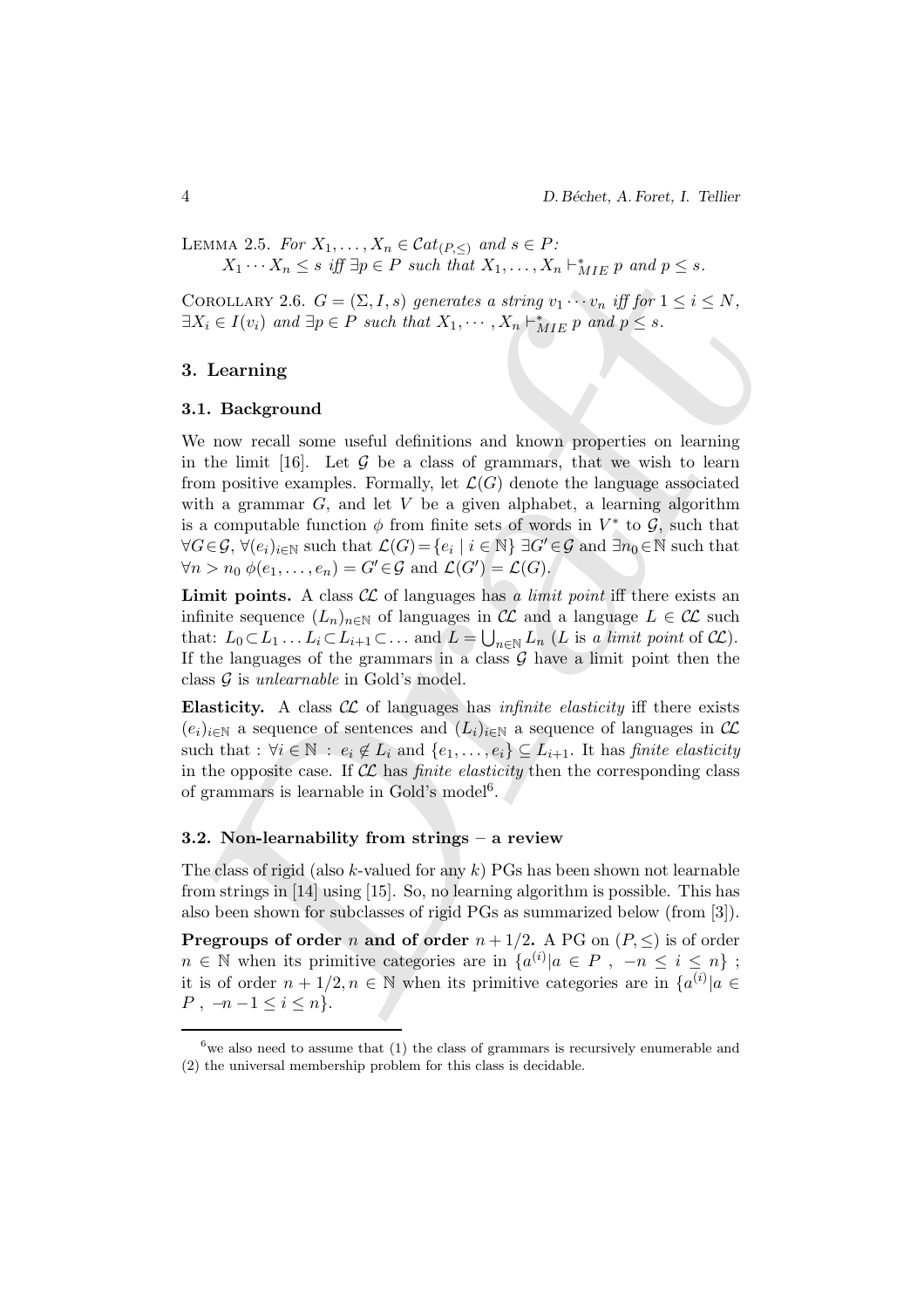Construction of rigid limit points. We have proved [3] that the smallest such class (except order 0) has a limit point. Let  $P = \{p, q, r, s\}$  and  $\Sigma =$  ${a, b, c, d, e}$ . We consider grammars on  $(P, =)$ :

| $G_n = (\Sigma, I_n, s)$ | $G_* = (\Sigma, I_*, s)$ |
|--------------------------|--------------------------|
| $a \mapsto (p^l)^n q^l$  | $a \mapsto q^l$          |
| $b \mapsto qpq^l$        | $b \mapsto qp^l q^l$     |
| $c \mapsto qr^l$         | $c \mapsto qr^l$         |
| $d \mapsto r p^l r^l$    | $d \mapsto rpr^l$        |
| $e \mapsto rp^n s$       | $e \mapsto rs$           |

THEOREM 3.1. The language of  $G_*$  is a limit point for the languages of grammars  $G_n$  on  $(P, =)$  in the class of languages of rigid simple PGs of order  $1/2$ : for  $n \geq 0$ ,  $\mathcal{L}(G_n) = \{ab^kcd^ke \mid 0 \leq k \leq n\}$  and  $\mathcal{L}(G_*)$  ${ab^k cd^k e \mid k \geq 0}.$ 

For  $P = \{p, q, r, s\}$ , we write  $P^l = \{p^l, q^l, r^l, s^l\}$  and we define R,  $\mathcal{R}^*$  by:  $\mathcal{R}: Xz^l z Y \stackrel{\mathcal{R}}{\rightarrow} XY$ , for  $z \in P$  and  $X, Y \in (P \cup P^l)^*$ 

 $\mathcal{R}^*$ : the reflexive and transitive closure of  $\mathcal{R}$ , written  $\stackrel{\mathcal{R}^*}{\rightarrow}$ .

LEMMA 3.2. For  $X \in (P \cup P^l)^*$  and  $u \in P$ ,  $X \leq u$  if and only if  $X \stackrel{\mathcal{R}^*}{\rightarrow} u$ 

PROOF. This lemma is shown by considering the (cut-free) system for simple free pregroups: the only possible rules on  $(P \cup P^l)^*$  are the identity  $(Id)$  and  $(A_L)$  with specific exponents that correspond to  $\mathcal R$ 

LEMMA 3.3. For  $X, Y \in (P \cup P^l)^*$  and  $z, u \in P$ , if  $Xz^l uY \stackrel{\mathcal{R}}{\rightarrow} s$  then  $z = u$ 

Construction of rigid limit points. We have proved [3] that the smallest<br>
club class (except order 0) has a limit point. Let  $P = \{p, q, r, s\}$  and  $\Sigma = a, b, c, d, e\}$ . We consider grammars on  $(P, -)$ :<br>  $\frac{G_n = (\Sigma, I_n, s) - G_n = (\Sigma, I_n,$ PROOF. In a string on  $(P \cup P^l)^*$ , each  $x^l$  of  $P^l$  will disappear with an x of P on its right; symetrically, each y of P will disappear with an  $y<sup>l</sup>$  of  $P<sup>l</sup>$ on its left; hence, a pair of two consecutive  $z<sup>l</sup>$  and u cannot disappear by application of rule  $\stackrel{\mathcal{R}}{\rightarrow}$  unless  $z = u$ .

We now prove theorem 3.1 (language descriptions).

PROOF. Lemmas 3.2 and 3.3 indicate that only members of  $ab^*cd^*e$  can belong to  $\mathcal{L}(G_n)$  and similarly for  $\mathcal{L}(G_*)$ .

For  $i \geq 0$  and  $j \geq 0$ , we consider  $ab^i cd^j e \in ab^*cd^*e$ : -if  $i = j$  and  $i < n$ , then  $ab^i c d^j e \in ab^* c d^* e$  belongs to  $\mathcal{L}(G_n)$ , since:  $(p^l)^n q^l (qpq^l)^iqr^l (rp^l r^l)^jrp^n s \stackrel{\mathcal{R}*}{\rightarrow} s$ -if  $i = j$  then  $ab^i cd^j e \in ab^* cd^* e$  belongs to  $\mathcal{L}(G_*)$ , since: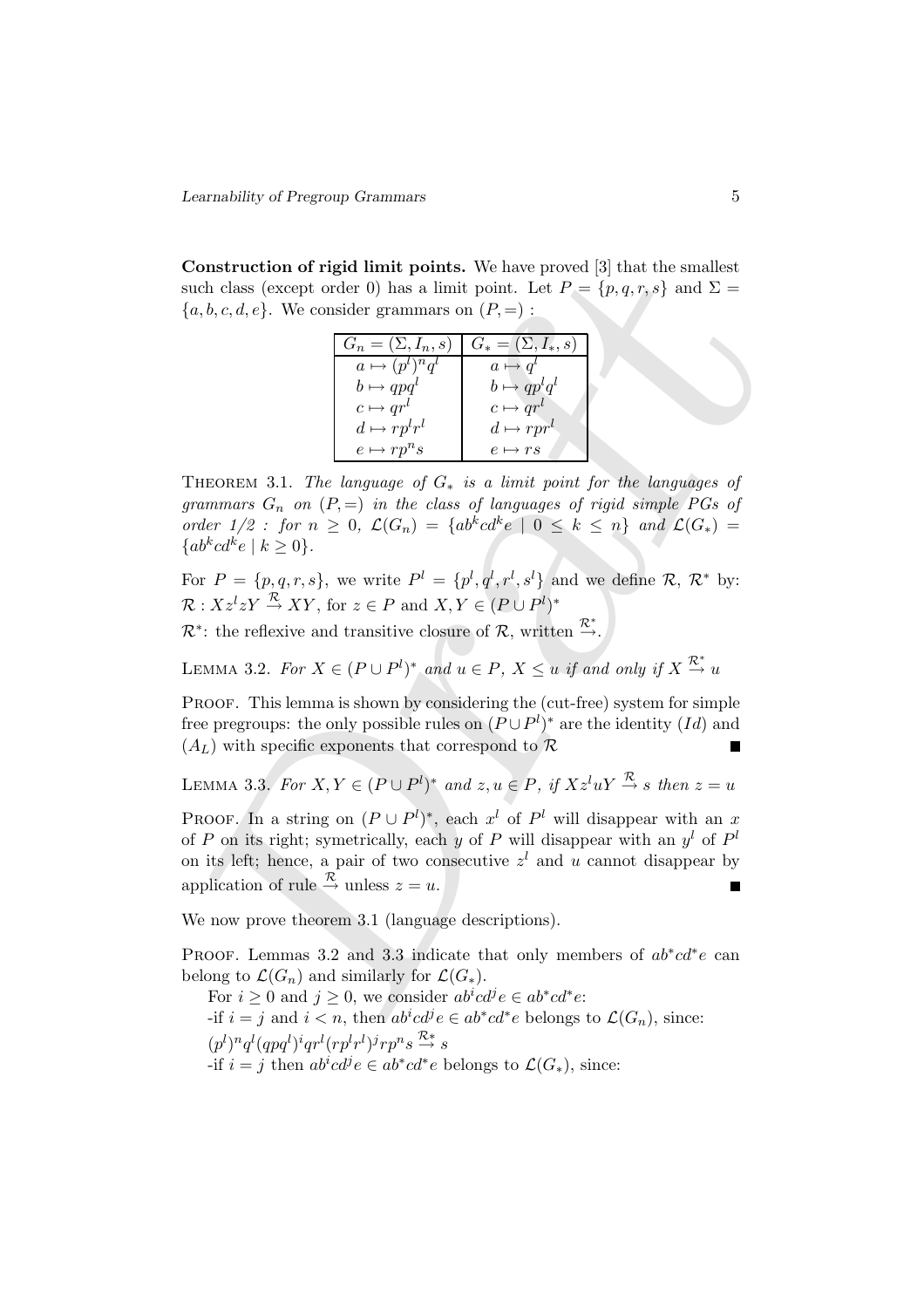$q^{l}(qp^{l}q^{l})^{i}qr^{l}(rpr^{l})^{j}rs\overset{\mathcal{R}*}{\rightarrow}s$ -if  $ab^i c d^j e \in \mathcal{L}(G_n)$ , we get, by replacing q and r by 1 :  $(p^{l})^{n}(p^{l})^{j}p^{n}s \stackrel{\mathcal{R}*}{\rightarrow} s$  that necessitates  $i = j$  and  $i \leq n$ -if  $ab^i c d^j e \in \mathcal{L}(G_*)$ , we get, by replacing p, q and r by 1:  $(p^{l})^{i}(p)^{j} s \stackrel{\mathcal{R}*}{\rightarrow} s$  that necessitates  $i = j$ 

**Remark.** This construction can be simplified, taking  $p = s$  (similar). COROLLARY 3.4. The classes  $\mathcal{G}_n^k$  of k-valued simple PGs of order  $n, n > 0$ and  $\mathcal{G}^k_{n+1/2}$  of k-valued simple PGs of order  $n+1/2$ ,  $n \geq 0$  are not learnable from strings.

#### 3.3. Learnability for restricted categories

We consider three cases of restricted categories. Case (ii) is used in next section.

Width and order bounded categories. It is first to be noted that when we bind the width and the order (the length) of categories, as well as the number of categories  $(k$ -valued), the class is learnable from strings (since we have a finite number of grammars - up to renaming).

-if  $ab'ab'e \in \mathcal{L}(G_n)$ , we get, by replacing q and r by 1 :<br>  $(y^N(p)f)p^Ns \xrightarrow{2s}$ ; that necessitates  $i = j$  and  $i \leq n$ <br>  $-if ab'ab'e \in \mathcal{L}(G_n)$ , we get, by replacing p, q and r by 1 :<br>  $(d')^N(p)^j s \xrightarrow{2s}$ ; sthat necessitates  $i = j$ Width bounded categories. We will establish that when we bind the width of categories, as well as the number of categories  $(k$ -valued), the class is also learnable from strings (however this class of grammars is infinite since there is no bound on the exponents, for example  $\pi_3^{(1)}$  $_{3}^{(1)}s_{1}o^{(-1)}$  and  $\pi_{3}^{(5)}$  $\binom{5}{3}$ s<sub>1</sub> $o^{(-1)}$ are both of width 3).

Category patterns. In what follows, we use known relationships between categorial formalisms, to obtain a case of learnability from strings for pregroup grammars. We refer to [5, 20] for definitions and details.

#### 3.3.1. From Lambek calculus L to pregroup

We have a translation  $A \to [A]$  on formulas and sequents from L to the simple free pregroup, that translates a valid sequent in a valid inequality  $:^{7}$ 

| A                 | $=$ A when A is primitive                                   |
|-------------------|-------------------------------------------------------------|
| $[A \setminus B]$ | $= [A]^r[B]$                                                |
| [B/A]             | $= [B][A]^l$                                                |
|                   | $[A_1, \ldots, A_n \vdash B] = [A_1] \cdots [A_n] \leq [B]$ |

<sup>&</sup>lt;sup>7</sup>the converse is not true :  $[(a \cdot b) / c] = abc^{l} = [a \cdot (b / c)]$  but  $(a \cdot b) / c \not\vdash a \cdot (b / c)$ and  $[(p / ((p / p) / p)) / p] = pp^{l} p^{l} p^{l} p^{l} \leq [p]$  but  $(p / ((p / p) / p)) / p \neq p$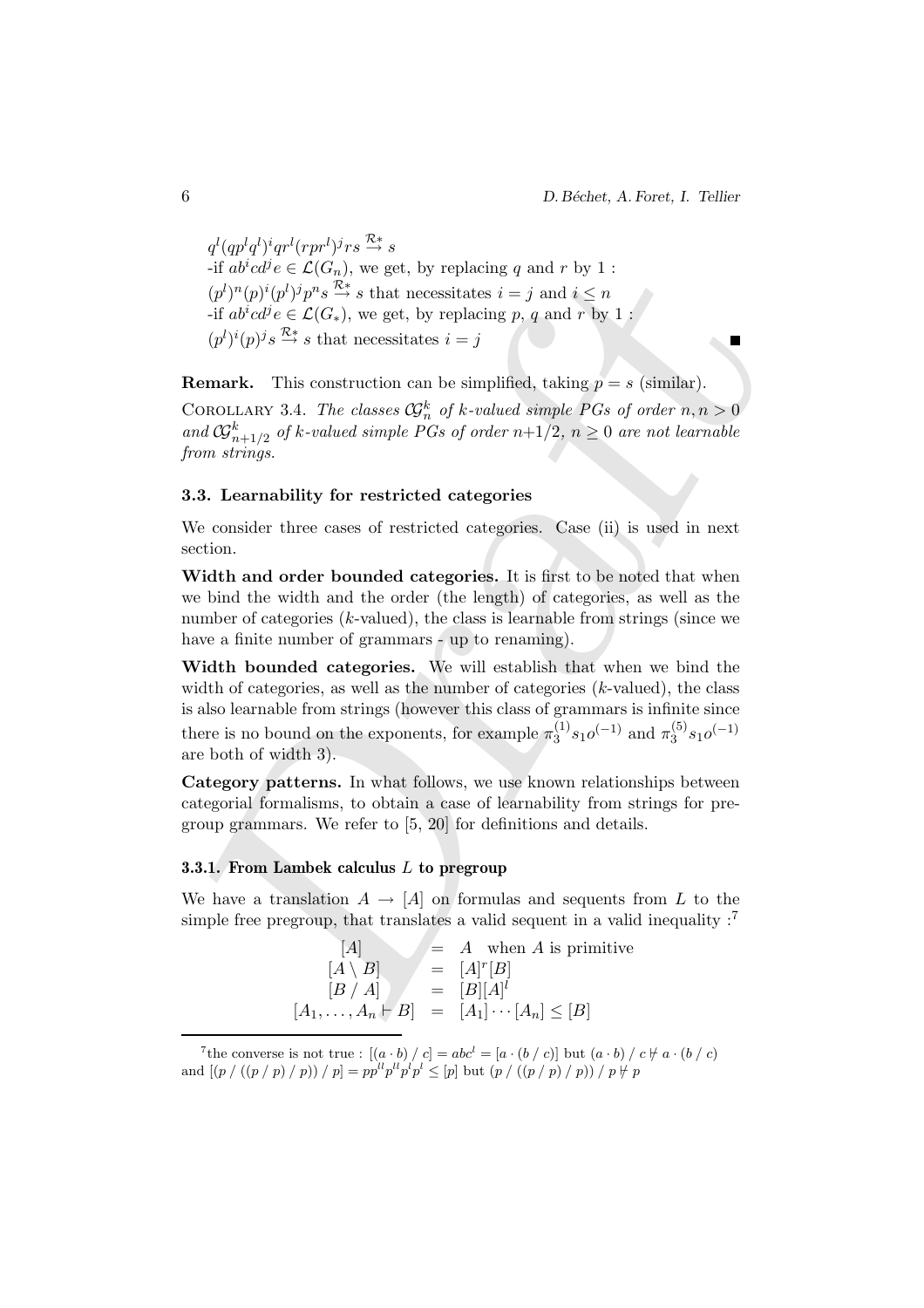$L_{\emptyset}$  will denote the variant of L allowing empty left-hand side in sequents.

**Categorial order.** In categorial grammars with operators  $\ \backslash\ ,\ /\$  the order of a category  $o(A)$  is :

 $o(A)=0$  when A is primitive  $o(A \setminus B) = o(B \mid A) = max(o(A) + 1, o(B))$ 

LEMMA 3.5. [Buszkowski [6]] If B is primitive and  $o(A_i) \leq 1$  for  $1 \leq i \leq n$ :  $A_1, \ldots, A_n \vdash_{AB} B$  (AB denotes classical categorial grammars) iff  $A_1, \ldots, A_n \vdash_{L_{\emptyset} B}$ 

iff  $[A_1] \cdots [A_n] \leq B$  valid in the simple free pregroup.

In fact, this lemma leads to a learnabilty result:

COROLLARY 3.6. The class  $\mathcal{C}_L^k$  of k-valued PGs with categories of this form (hereafter called pattern  $P_1$ ) :  $g_n^r \dots g_1^r p d_1^l \dots d_m^l$ , for  $n \geq 0$  et  $m \geq 0$  is learnable in Gold's model.

Proof. Lemma 3.5 shows that the class of pregroup grammars that are images of k-valued Lambek grammars of order 1 is learnable (in Gold's sense). And when  $o(A) \leq 1$ , then [A] must be written as:  $g_n^r \dots g_1^r p d_1^l \dots d_m^l$ .

Categorial order. In categorial grammars with operators \, / the order<br>
f a category  $o(A)$  is :<br>  $o(A \setminus B) - o(B \setminus A) = max(o(A) + 1, o(B))$ <br>  $o(A \setminus B) - o(B \setminus A) = max(o(A) + 1, o(B))$ <br>
ENMA 3.5. [Buskkowski [6]] *If is primitive and*  $o(A) \leq 1$  f Use of patterns  $P_1$ . We have observed that many examples [18, 1, 9] follow pattern  $P_1$  (as in example 4.2) or may be approximated by these in the following sense : by an increasing category function we mean  $h$  such that  $x \leq h(x)$  (type-raise introduction  $h_{\langle raise, y \rangle}(x) = yy^l x$  as in  $I("every") =$  $\{ss^{l}\pi_{3}n^{l}\}\$ is an example) ; if  $G = \langle \Sigma, I, s \rangle$  assigns  $I(c_{i}) = \{h_{i}(t_{i})\}\$ , where all  $h_i$  are increasing and all  $t_i$  have the pattern  $P_1$ , we get  $\mathcal{L}(G) \subseteq \mathcal{L}(G_P)$  where  $G_P = \langle \Sigma, I_P , s \rangle$  assigns  $I_P (c_i) = \{t_i\}$  and all  $G_P$  belong to a class learnable from strings.

#### 3.3.2. Width bounded categories

We define a normalization of grammars [4] which is very similar to the concept of centered dictionaries introduced in [24] and that leads to another learnable class of grammar:

THEOREM 3.7. The class of rigid (or k-valued for each  $k$ ) pregroup grammars with categories of width less than N is learnable from strings for each N.

PROOF. Let G denote a rigid grammar on  $\Sigma$ , let r be the size of the alphabet  $\Sigma$ , and n be the width of G. We can show that G is equivalent (same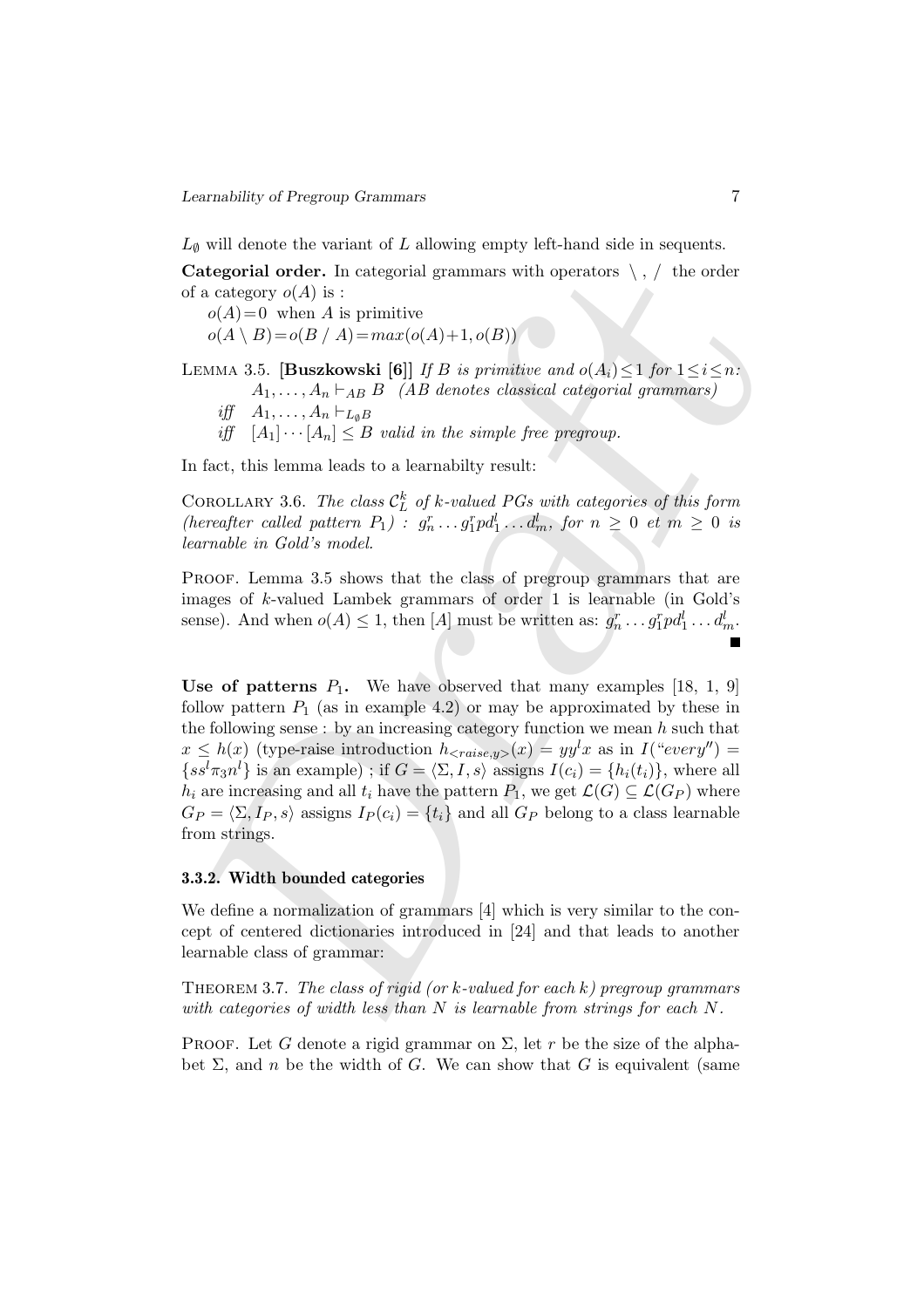language) to a similar grammar of order not greater than  $2 \times n \times r$ ; this grammar can be seen as the normalized version of  $G$  obtained by repeating shifts (i) and (ii) as follows:

- is grammars an be seen as the normalized version of  $G$  obtained by *re*-<br>enting shifts (i) and (ii) as follows:<br>(i) consider possible iterations of r, if two consecutive integer exponents<br>(i),  $(n + 1)$  with  $u \ge 0$  never (i) consider possible iterations of  $r$ , if two consecutive integer exponents  $(u)$ ,  $(u + 1)$  with  $u \geq 0$  never appear in the iterated adjoints  $p_i^{(u_i)}$  $\prod_{i=1}^{(u_i)}$  in categories assigned by  $G$ , (this is a gap of length at least two in the succession of exponents occurring in categories assigned by  $G$ ); then decrement all above exponents in G: in each  $C = p_1^{(u_1)}$  $\stackrel{(u_1)}{1}\ldots\stackrel{(u_m)}{p_n}$ assigned by G replace each  $p_i^{(u_i)}$  $\binom{u_i}{i}$  such that  $u_i > u+1$  with  $p_i^{(u_i-1)}$ i
- (ii) proceed similarly for iterations of l: consider  $(u-1)$ ,  $(u)$  with  $u \leq 0$ corresponding to a gap and increment by 1 exponents lower than  $(u-1)$ .

Therefore, a width bound induces an order bound for rigid grammars ; we then apply the learnability result for a class with a width and an order bounds. In the k-valued case, we proceed similarly with an order  $\leq 2 \times n \times$  $r \times k$ 

Note that a bound on the width does not give a bound on the categories: the class of grammars is still infinite since there is no bound on the exponents. In fact, the above proof shows how to transform any grammar to an equivalent one using (repeated) exponent shifts ; it also shows that each class of languages generated by  $k$ -valued grammars of width less than  $N$  is finite and thus has finite elasticity.

EXAMPLE 3.8. Let  $P = {\pi_3, o, s, s_1, n}$  with  $s_1 \le s, n \le o, \pi_3, let \Sigma =$  ${he, loves, cats}, grammar G = (\Sigma, I, s) with I(he) = {π_3^{(4)}}$  $\{A_3^{(4)}\}, I(cat) = \{n\},\$  $I(locs) = {\pi_3^{(5)}}$  $\{5\}_{3}^{(5)}s_{1}o^{(-1)}\}$  will become  $I(he) = \{\pi_{3}^{(2)}\}$  $\binom{2}{3}$ ,  $I(locs) = \{\pi_3^{(3)}\}$  $\binom{(3)}{3}s_1o^{(-1)}$ 

# 4. Learning pregroup grammars from feature-tagged examples

Previous learnability results do not lead to any tractable algorithm. But an idea from Categorial Grammar learning is worth being applied to PGs: the learnability from typed examples. Types are to be understood here in the sense Montague's logic gave them.

In this context, semantic types are derived from syntactic categories by a homomorphism. Under some conditions concerning this homomorphism, interesting subclasses of AB-Categorial Grammars and of Lambek Grammars have been proved learnable from typed examples, i.e. from sentences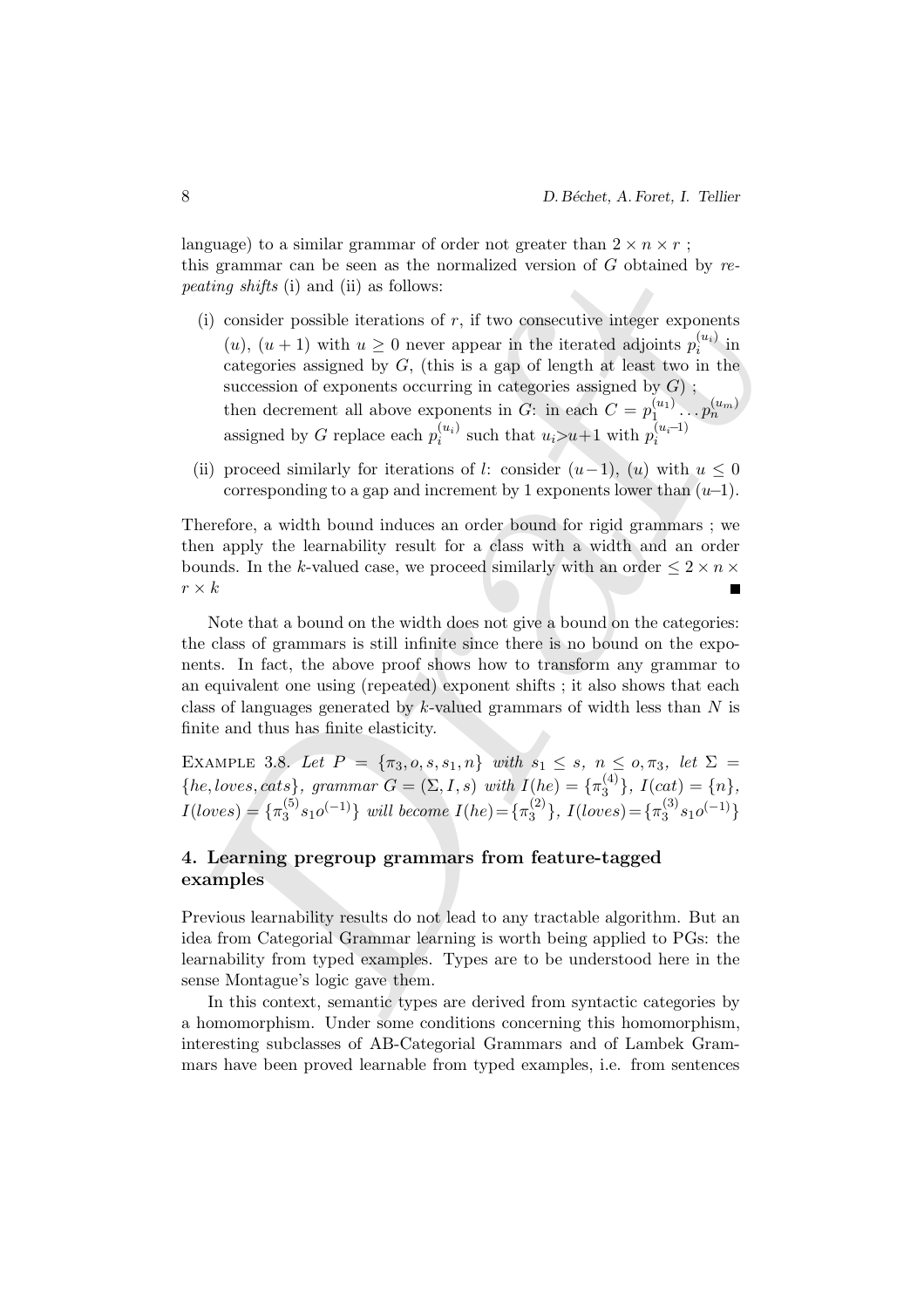

Figure 2. Pregroup Grammars and possible word orders

where each word is associated with its semantic type [13, 11]. In this case, learning algorithms implement a specialization strategy. We want to adapt this strategy to PGs.

## 4.1. Conditions of learning

The first problem met is that the link between PGs and semantics is not clearly stated, although the problem has been recently addressed in [23]. So, the notion of semantic types has no obvious relevance in our context and our first task is to identify what can play the role of language-independent features for PGs. We call feature-tagged examples the resulting input data. We then define a subclass of PGs learnable from feature-tagged examples in the sense of Gold.

#### 4.1.1. Specification of input data

<sup>73</sup>3<sup>37</sup><br>
0 V S V O S V S O<br>
0 *O*<sup>5</sup> s<sub>1</sub><sup>77</sup><sub>3</sub><sup>2</sup> <sup>73</sup><sub>3</sub><br>
1 <sup>73</sup><sub>3</sub><sup>2</sup> <sup>73</sup><sub>3</sub><br>
1 <sup>73</sup><sub>3</sub><sup>5</sup><sup>4</sup><sub>4</sub><sup>5</sup><sub>3</sub><br>
1 <sup>73</sup><sub>3</sub><sup>6</sup><sup>5</sup><sub>4</sub><sup>5</sup><sub>3</sub><sup>75</sup><sub>4</sub><sup>6</sup><sup>5</sup><sub>4</sub><sup>5</sup><sup>5</sup><sub>3</sub><sup>75</sup><sub>4</sub><sup>5</sup><sup>4</sup><sub>5</sub><sup>7</sup><sup>5</sup><sub>4</sub><sup>5</sup><sup>5</sup><sub>4</sub><sup>5</sup><sup>5</sup><sub>4</sub><sup>5</sup><sup>5</sup><sub>4</sub><sup>5</sup><sup>5</sup><sub>4</sub> Let us consider how the six possible word orders for a basic sentence expressing a statement at the present tense, with a third person subject S, a transitive verb V and a direct object O would be treated by PGs (Figure 2). The common points between every possible analysis are the primitive categories associated with S and O. The category of V is always a concatenation (in various orders) of the elements of the set  $\{s_1, \pi_3^u, o^v\}$  where u and v are either r or l: this set simply expresses that V expects a subject and an object. But the nature of the exponent  $(r \text{ or } l \text{ or a combination})$ of them) and their relative positions in the category associated with V are language-specific.

This comparison suggests that multisets of primitive categories play the role of language-independent features in PGs.

DEFINITION 4.1 (Multisets  $\mathcal{M}(P)$ , mapping  $fp$ , feature-tagged language).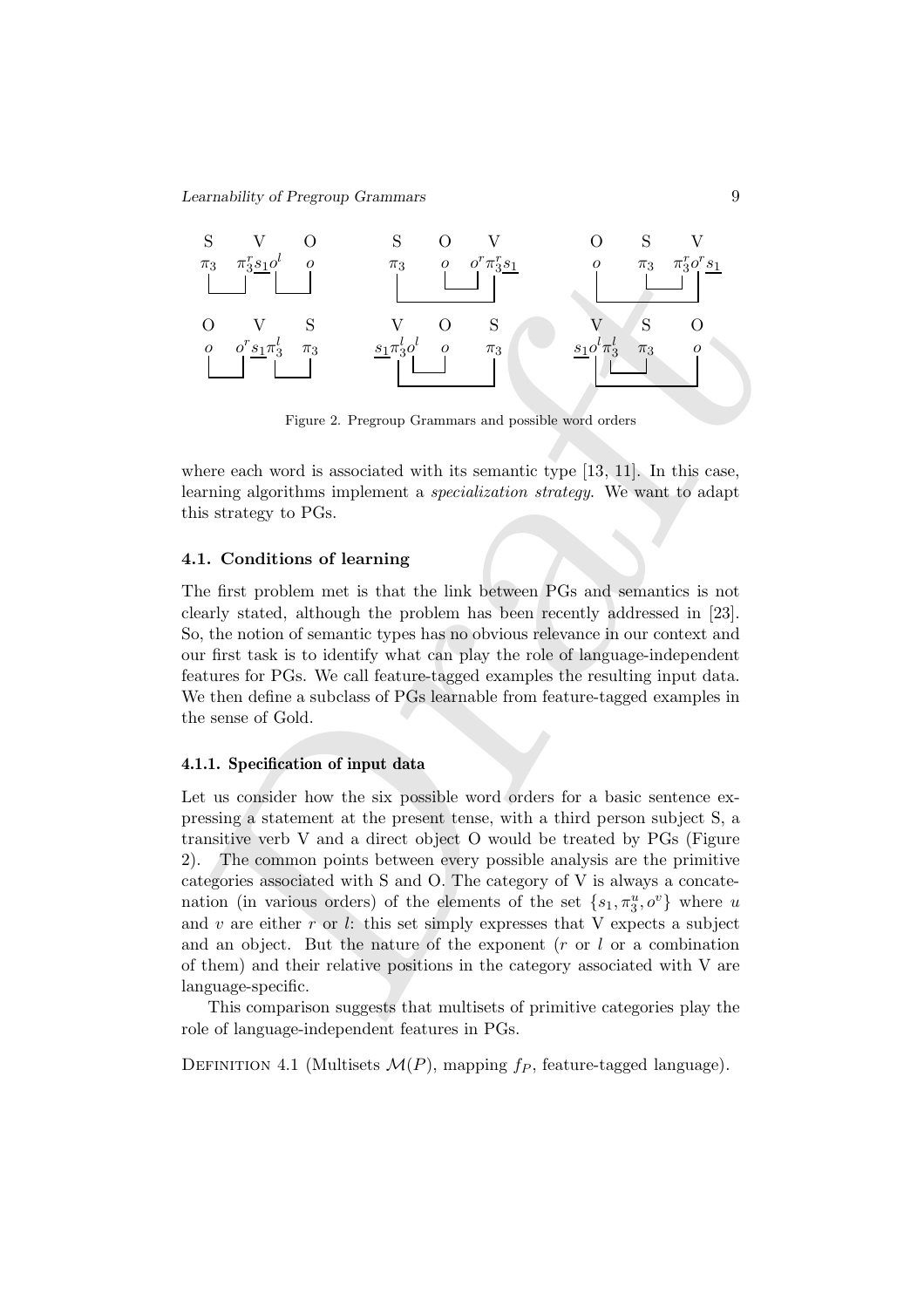- For any set  $(P, \leq)$ , we call  $\mathcal{M}(P)$  the set of multisets of elements of P and  $f_P$  the mapping from  $\mathcal{C}at_{(P,\le)}$  to  $\mathcal{M}(P)$  that transforms any category into the multiset of its primitive categories.
- For any PG  $G = (\Sigma, I, s)$ , the *feature-tagged language* of G, noted  $FT(G)$ , is defined by:

 $FT(G) = \{ \langle v_1, T_1 \rangle ... \langle v_n, T_n \rangle \mid \forall i \in \{1, ..., n\}, \exists X_i \in I(v_i) \text{ such that }$  $X_1...X_n \leq s$  and  $T_i = f_P(X_i)$ .

• A pair  $\langle a, M \rangle$  is called a *feature-tagged symbol* and an element of  $FT(G)$ is called a feature-tagged example.

EXAMPLE 4.2. Let  $P = {\pi_3, o, s, s_1, n}$  with  $s_1 \leq s, n \leq o, \pi_3, let \Sigma =$  ${he, loves, small, cats}$  and let  $G = (\Sigma, I, s)$  with  $I(he) = {\pi_3}, I(loves) =$  $\{\pi_3^r s_1 o^l\}, \ I(small) = \{nn^l\}, \ I(cat) = \{n\}.$  Because  $\pi_3 \pi_3^r s_1 o^l nn^l n \leq s$ ,  $f_P(\pi_3) = {\pi_3}, f_P(\pi_3^r s_1 o^l) = {s_1, \pi_3, o}, f_P(nn^l) = {n, n} \text{ and } f_P(n) = {n},$ we have:  $\langle he, {\pi_3}\rangle$  $\langle loves, {s_1, \pi_3, o}\rangle$  $\langle small, {n, n}\rangle$  $\langle cats, {n}\rangle \in FT(G)$ .

We want to study how PGs can be learned from feature-tagged examples. For this, we need to have a condition on the mapping  $f_P$  that transforms a category into a multiset.

DEFINITION 4.3. For any sets  $\Sigma$  and P, we call  $\mathcal{G}_f$  the set of PGs  $G = (\Sigma, I, s)$ satisfying:  $\forall v \in \Sigma, \forall X_1, X_2 \in I(v)$ :  $f_P(X_1) = f_P(X_2) \Longrightarrow X_1 = X_2$ 

P and  $f_P$  the mapping from Cate<sub>P.5</sub>1 to *M*(P) that transforms any<br>eategory into the multiset of its primitive categories.<br>• For any PG  $G = (\Sigma, I, s)$ , the *feature-tagged language* of G, noted<br> $FT(G)$ , is defined by:<br> $FT(G) = \$ The mapping  $f_P$  plays for PGs the role of the homomorphism transforming syntactic categories into semantic types for Categorial Grammars. So, the previous condition corresponds to the one used in the context of Categorial Grammars [13, 11]. It means that for each word in the vocabulary of a PG, each initial assignment of a category corresponds to a distinct multiset. This would for example forbid that, in our previous example, the verb "loves" be assigned  $I(loves) = {\pi_3^r s_1 o^l, o^r s_1 \pi_3^l}$  because both categories give rise to the same multiset:  $f_P(\pi_3^r s_1 o^l) = f_P(o^r s_1 \pi_3^l) = \{s_1, \pi_3, o\}.$ 

THEOREM 4.4. The class  $G_f$  is learnable in Gold's model from feature-tagged examples (i.e. where, in Gold's model, FT plays the role of  $\mathcal L$  and  $V =$  $\Sigma \times \mathcal{M}(P)$ ).

PROOF. The theorem is a Corollary of Theorem 3.7 and the condition expressed in definition 4.3 that entails Fact (i) below:

• (i) For a grammar G in  $\mathcal{G}_f$ , for any v in  $\Sigma$ , the number of distinct multisets  $f_p(X_i)$  for the set of  $X_i$  assigned to v is the number of distinct  $X_i$  assigned to  $v$ .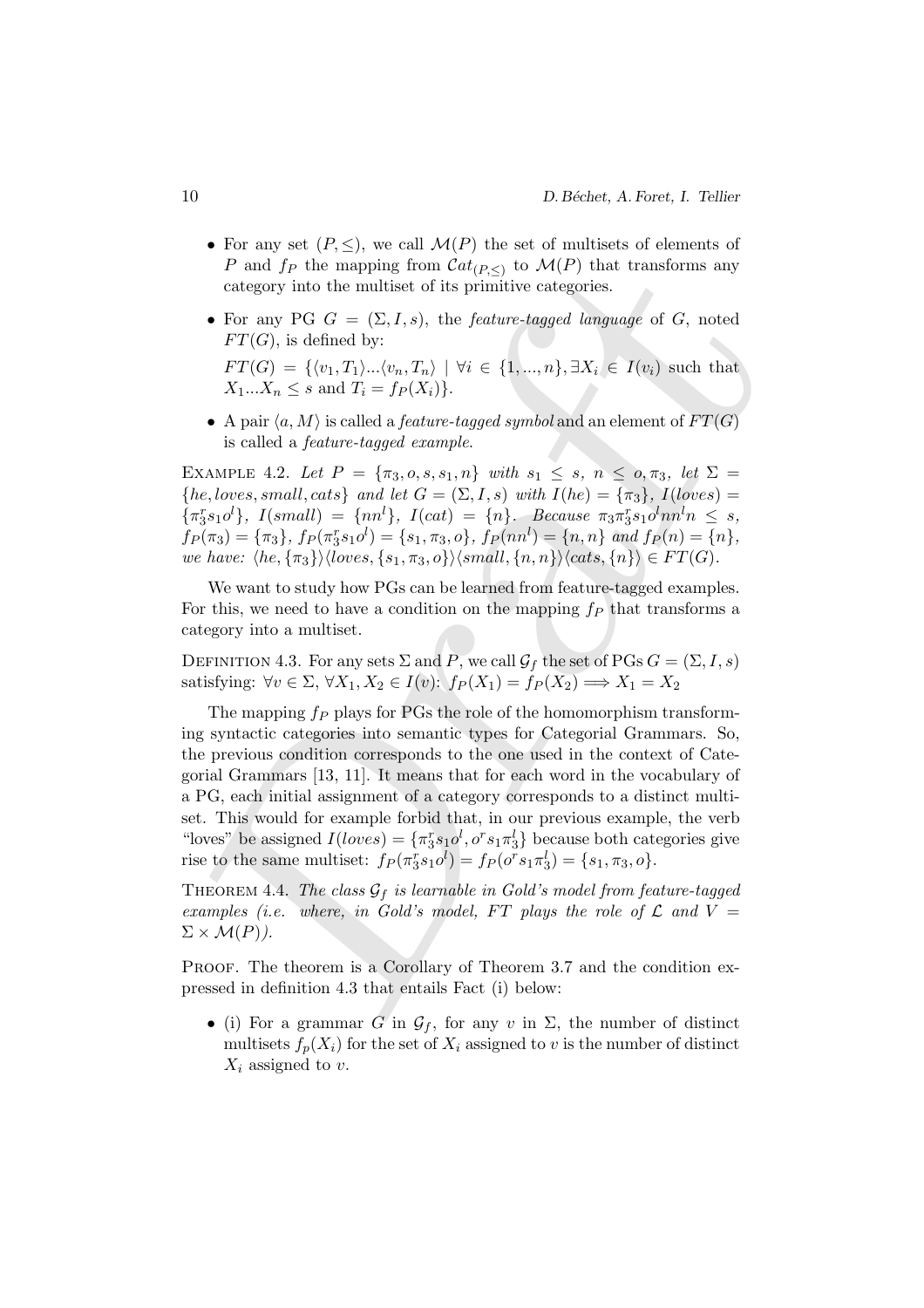- We consider an algorithm  $\phi_{\langle n,k \rangle}$ , that learns k-valued pregroup grammars with categories of width at most  $n$  (from Theorem 3.7).
- We define the following algorithm  $\phi_f$ , that takes a finite list  $E_n$  of feature-tagged examples  $e_i = \langle v_i, T_i \rangle$ , (for  $i < n$ ) and returns a pregroup grammar on  $\Sigma$  (or fails):
	- (1) compute  $w_n =$  the maximum length of multisets  $T_i$  in  $E_n$ ;

(2) let  $k_{\leq i,n>}$  denote the number of distinct multisets  $T_i$  associated to the same  $v_i$  in  $E_n$ ; compute  $k_n =$  the maximum value of  $k_{\langle i,n \rangle}$ , for  $i < n$  (clearly if  $n' > n$ , then  $k_{n'} \geq k_n$ );

(3) apply  $\phi_{\leq w_n,k_n>}$  on  $E_n$ .

• For every G in  $\mathcal{G}_f$ , for every enumeration  $e_i = \langle v_i, T_i \rangle$  of  $L = FT(G)$ there exists some N, such that  $T_N$  (with  $e_N = \langle v_N, T_N \rangle$ ) has the maximum length of multisets in L. For  $n > N$ , we thus apply  $\phi_{\leq N, k_n>}$ .

Let  $k_*$  denote the maximum number of categories assigned to a symbol by  $G$ .

There exists also some  $N' > N$ , such that  $T_{N'}$  has the maximum value of  $k_n$ , written k, with  $k \leq k_*$  from fact (i)  $(k = k_*$  if there is no useless category<sup>8</sup>).

For  $n>N'$ >N, we thus apply  $\phi_{\langle N,k\rangle}$  that converges to a grammar in  $G_f$ , having the same feature language as  $G$ .

Notice that this version does not require the knowledge of P.

#### 4.2. Learning algorithm

mars with categories of width at most *n* (from Theorem 3.7).<br>
• We define the following algorithm  $\phi_j$ , that it alses a finite list  $E_n$  of<br>
feature-tagged examples  $\epsilon_i = \langle v_i, T_i \rangle$ , (for  $i < \infty$ ) and returns a pre-<br>
gro We now present an algorithm whose purpose is to identify every possible PG of the class  $\mathcal{G}_f$  compatible with a set of feature-tagged examples. More precisely, our algorithm will provide a set of constraints on integer variables specifying a set of PGs, but the constraints resolution mechanism is not described here. This strategy allows to reconsider the learning problem as a two-steps process: the first step, detailed here, builds a logical formula where the propositions are constraints on a set of integer variables, the second one solves the constraints. This way, we hope to delay as much as possible the inevitable combinatorial explosion. We prove that the output specified by our algorithm is exactly, up to basic transformations, the set of every PG

 $8a$  category of G that is not necessary for the enumeration of L.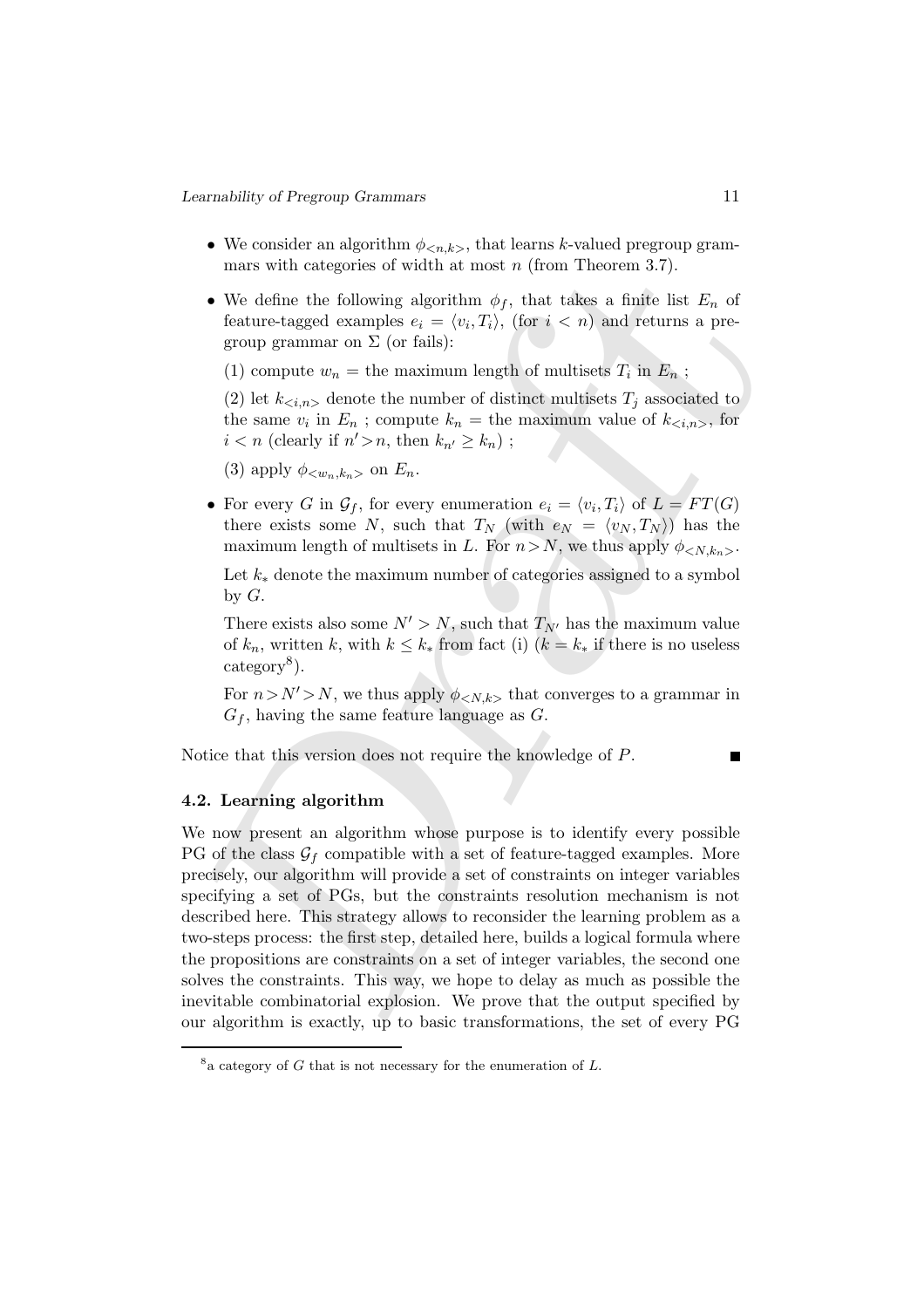compatible with the input. Our algorithm itself has two main steps: first variables are introduced, then constraints are deduced on their values.

#### 4.2.1. Variable introduction (first step of the algorithm)

Although feature-tagged examples provide a lot of information, two things remain to be learned: the value of the exponents of categories and their relative positions inside a concatenation. We introduce variables to code both problems. We consider two (infinite) sets of variables,  $\mathcal{X}$  a set of position variables and  $U$  a set of exponent variables. Each variable is identified by (or associated to) a nuplet  $\langle \langle a, M \rangle, p, k \rangle$  where  $a \in \Sigma$ ,  $M \in \mathcal{M}(P), p \in M$ and  $k \geq 1^9$ .

ariables are introduced, then constraints are deduced on their values.<br>
2.1. Variable introduction (first step of the algorithm)<br>
1.1. Variable introduction (first step of the algorithm)<br>
1.1. Unitable introduction (first DEFINITION 4.5. Let  $\langle a, M \rangle$  be a feature-tagged symbol  $(a \in \Sigma \text{ and } M \in$  $\mathcal{M}(P)$ . For each occurrence of a primitive category p in M, we create a position variable  $x \in \mathcal{X}$  and an exponent variable  $u \in \mathcal{U}$  that are associated to the nuplet  $(\langle a, M \rangle, p, k)$ . k is the position of this occurrence of p among all the p in M. There is only one position variable in  $\mathcal X$  and only one exponent variable in U for each nuplet  $\langle \langle a, M \rangle, p, k \rangle$ . For each  $\langle a, M \rangle$  in a sentence, we associate the set  $T = \{(x_1, u_1), \ldots, (x_l, u_l)\}\$  of all the pairs of position and exponent variables corresponding to  $\langle a, M \rangle$ .

Example 4.6. The feature-tagged example of Example 4.2 defines 7 pairs of variables distributed in  $\lambda$  sets corresponding to the  $\lambda$  feature-tagged symbols:

> $\langle he, \{\pi_3\}\rangle:$   $T_1 = \{(x_1, u_1)\}$  $\langle loves, \{s_1, \pi_3, o\}\rangle: \quad T_2 = \{(x_2, u_2), (x_3, u_3), (x_4, u_4)\}\$  $\langle small, \{n, n\}\rangle: \qquad T_3 = \{(x_5, u_5), (x_6, u_6)\}\$  $\langle cats, \{n\}\rangle:$   $T_4 = \{(x_7, u_7)\}\$

The nuplet corresponding to each couple of variables is as follows:

 $x_1, u_1: \ (\langle he, \{\pi_3\}\rangle, \pi_3, 1)$   $x_2, u_2: \ (\langle loves, \{s_1, \pi_3, o\}\rangle, s_1, 1)$  $x_3, u_3: \ (\langle \text{loves}, \{s_1, \pi_3, o\} \rangle, \pi_3, 1) \mid x_4, u_4: \ (\langle \text{loves}, \{s_1, \pi_3, o\} \rangle, o, 1)$  $x_5, u_5: \ (\langle small, \{n, n\} \rangle, n, 1) \qquad x_6, u_6: \ (\langle small, \{n, n\} \rangle, n, 2)$  $x_7, u_7:$   $(\langle cats, \{n\}\rangle, n, 1)$ 

For instance,  $x_6$  and  $u_6$  are associated to  $(\langle small, \{n, n\} \rangle, n, 2)$  : they correspond to the second occurrence (the right one) of an n in the category associated to 'small' with multiset elements  $\{n, n\}$ .  $x_3$  and  $u_3$  are associated to  $(\langle loves, \{s_1, \pi_3, o\}\rangle, \pi_3, 1)$ : they correspond to the first (and the only one)

 $9\chi$  and U may be seen as a four-dimensional array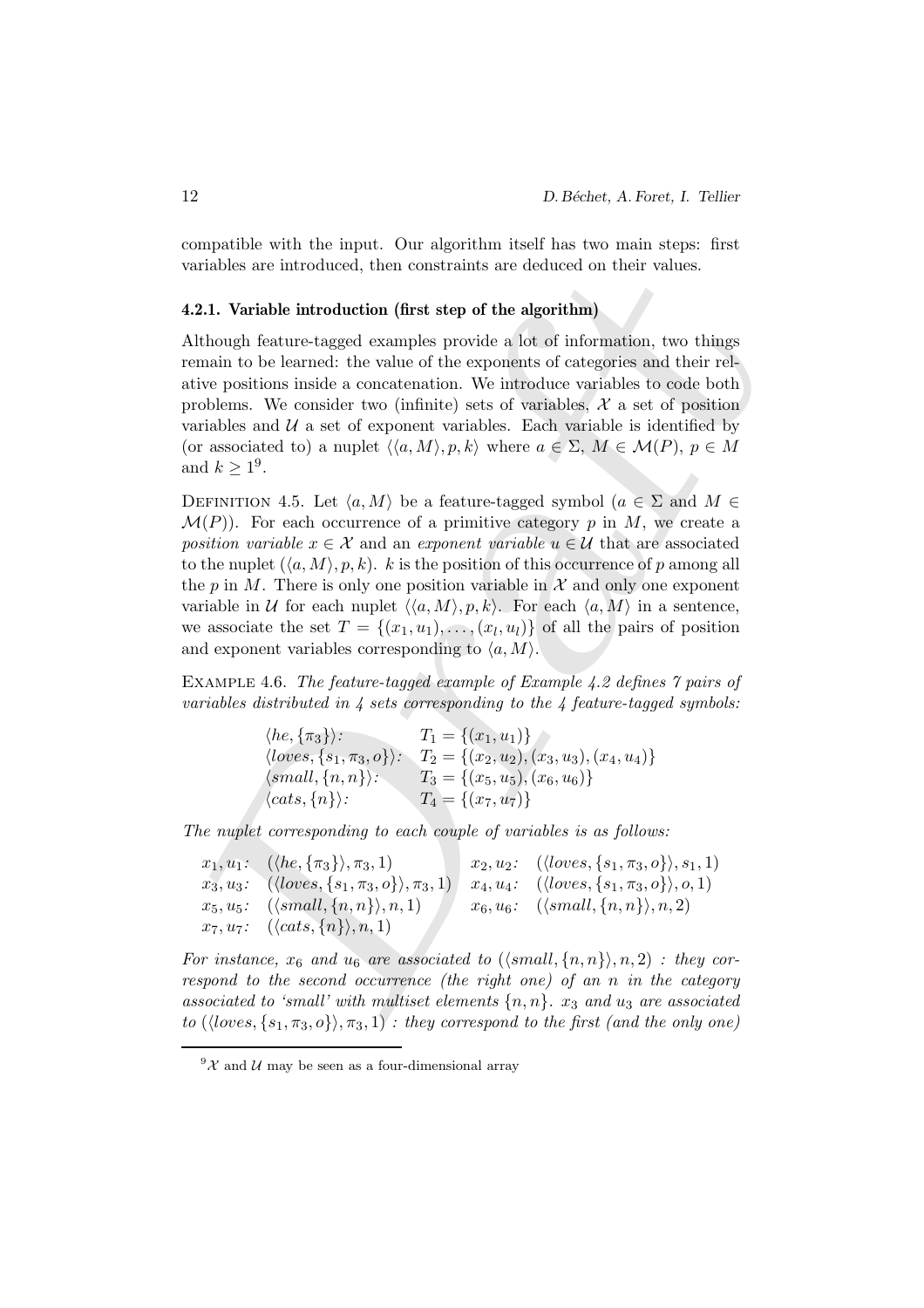occurrence of  $\pi_3$  in the category associated to 'loves' with multiset elements  $\{s_1, \pi_3, o\}.$ 

This coding allows to reformulate the acquisition problem into a variable assignment problem. Furthermore, as the feature-tagged examples provided as input are supposed to belong to the same  $FT(G)$  for some G in  $\mathcal{G}_f$ , the same variables are used for every occurrence of the same feature-tagged symbol present in the set of feature-tagged examples.

### 4.2.2. Overview on constraints deductions and definitions

s<sub>1,</sub>  $\pi_3$ , *o*}.<br>
This coding allows to reformulate the acquisition problem into a variable<br>
This coding allows to reformulate the acquisition problem into a variable<br>
signment problem. Furthermore, as the feature-tagg This step consists in deducing constraints applying on the variables. Each feature-tagged example is treated one after the other. For each one, the sequence of tags takes the form of a sequence of multisets. The deduction of constraints is performed by using rules that mimic rules  $E$ , I and M used for parsing PGs in section 2.2, with the addition of an initial rule 0 and a final rule Z. Constraints coming from the same syntactic analysis are linked by a conjunction, constraints from distinct alternative syntactic analyses are linked by a disjunction. For each sentence, after normalization, we thus obtain a disjunction of conjunctions of basic constraints (that we call data constraint) as follows:

DEFINITION 4.7 (Basic Constraints). We consider several kinds of basic constraints on two sets  $\mathcal{X}, \mathcal{U}$  of integer variables ranging respectively over  $\mathbb{N}-\{0\}$ and  $\mathbb{Z}$ :

- Position constraints are of the form (strictly positive integer variables):  $x < x'$  $(x, x' \in \mathcal{X})$
- Exponent constraints are of four forms (positive or negative integer variables):

$$
-u = u' + 1 \tag{u, u' \in \mathcal{U}}
$$

- $odd(u)$  (u  $\in \mathcal{U}$ )
- $\begin{pmatrix} & \text{odd}(u) \end{pmatrix}$  (u  $\in \mathcal{U}$ )
- $-u=0$  ( $u \in \mathcal{U}$ )
- Domain constraints are of the form:  $\{x_1, x_2, \ldots, x_n\} = \{1, 2, \ldots, n\}$ corresponding to a multiset  $T_j$  of size n, with  $x_i \in \mathcal{X}$ ,  $u_i \in \mathcal{U}$  (for  $1 \leq i \leq n$ :  $T_j = \{(x_1, u_1), (x_2, u_2), \ldots, (x_n, u_n)\}\$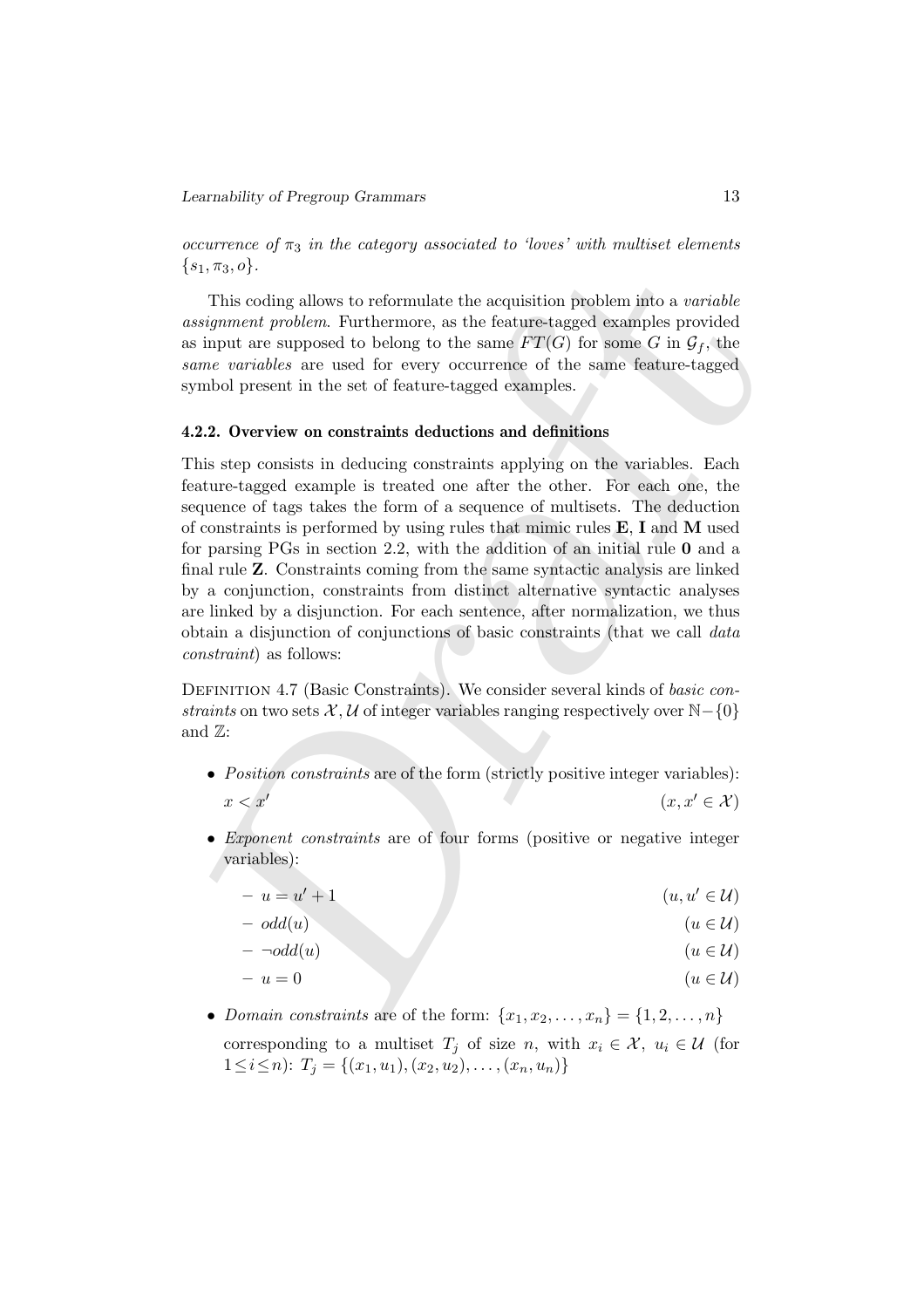The set  $\mathbb{B}C$  will denote the set of basic constraints.

DEFINITION 4.8 (Normal Forms of Constraints). The set of data constraints of C generated by a set of basic constraints is G is the set of disjunctions (v) of basic constraints in EG without repetition of basic constraints DEFINITION 4.8 (Normal Forms of Constraints). The set of data constraints  $\mathbb{D}C$  generated by a set of basic constraints  $\mathbb{B}C$  is the set of disjunctions  $(\vee)$ of conjunctions  $(\wedge)$  of basic constraints in  $\mathbb{B}C$  without repetition of basic constraints in each conjunction, and without repetition of conjunctions of basic constraints in disjunctions <sup>10</sup>.

**Finiteness.** Notice that when the set  $\mathcal{X}$  of position variables and the set U of variables are finite, the set of basic constraints  $\mathbb{B}C$  expressible on them is then finite, and the set  $DC$  (relative to these sets) is also finite.

#### 4.2.3. Constraints deductions for a feature-tagged example

A constraint deduction takes the form of rules that mimic rules E, I and M used for parsing PGs in section 2.2 with the addition of an initial rule 0 and a final rule Z; we now detail these rules:

- **0** (initialization): Let n be the length of the sentence.  $\forall m, 1 \leq m \leq n$ , let  $T_m = \{(x_i^m, u_i^m)_{1 \leq i \leq l^m}\}\$ be the set of pairs of position and exponent variables corresponding to the  $m<sup>th</sup>$  feature-tagged symbol of the sentence, each pair  $(x_i^m, u_i^m)$  being associated to  $(\langle a^m, M^m \rangle, p_i^m, k_i^m)$ .
	- Domain constraints:
		- $\cdot \forall m: \{x_1^m, \ldots, x_{l^m}^m\} = \{1, \ldots, l^m\}$
		- $\cdot$   $\forall m, i : u_i^m \in \mathbb{Z}$
	- Position constraints<sup>11</sup>:
		- $\cdot$   $\forall m, i, j$  : IF  $p_i^m = p_j^m$  and  $k_j^m = k_i^m + 1$  THEN  $x_i^m < x_j^m$
	- Initial list of sets:  $T_1, \ldots, T_n$
- **E** (external): Let  $T_m = \{(x_i, u_i)_{1 \leq i \leq l}\}$  and  $T_{m'} = \{(x'_j, u'_j)_{1 \leq j \leq l'}\}$  be two consecutive sets (at the beginning:  $m' = m + 1$ ) with  $(x_i, u_i)$  associated to  $(\langle a_i, M_i \rangle, p_i, k_i)$  and  $(x'_j, u'_j)$  associated to  $(\langle a'_j, M'_j \rangle, p'_j, k'_j)$ . If  $\exists i_0, j_0$ such that:

$$
\begin{cases}\np_{i_0} \leq p'_{j_0} \vee p'_{j_0} \leq p_{i_0} \\
k_{i_0} = \max\{k_i \mid 1 \leq i \leq l \wedge a_i = a_{i_0} \wedge M_i = M_{i_0} \wedge p_i = p_{i_0}\} \\
k'_{j_0} = \min\{k'_j \mid 1 \leq j \leq l' \wedge a'_j = a'_{j_0} \wedge M'_j = M'_{j_0} \wedge p'_j = p'_{j_0}\}\n\end{cases}
$$

 $^{10}\mathrm{we}$  consider these constraints modulo the associativity-commutativity of  $\vee$  and  $\wedge$ 

 $11$ <sup>the</sup> occurrences of the same primitive category for a word must be ordered from left to right in the resulting category.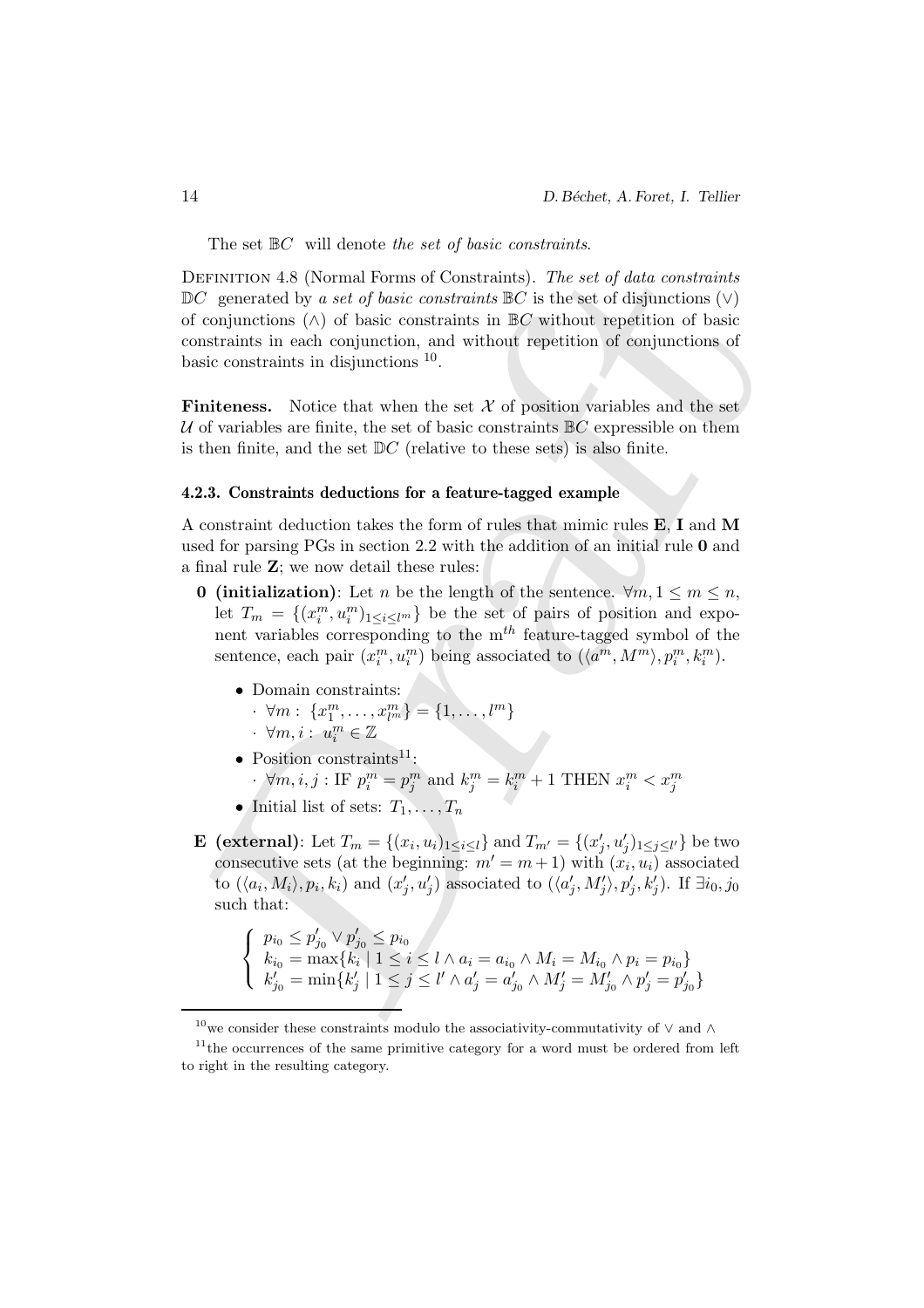- Position constraints:
	- $\cdot \forall i \neq i_0, 1 \leq i \leq l: x_i < x_{i_0}$
	- $\cdot \ \ \forall j \neq j_0, 1 \leq j \leq l' \colon x'_{j_0} < x'_j$
- Exponent constraints:
	- (all cases)  $u'_{j_0} = u_{i_0} + 1$
	- $\cdot$  IF  $p'_{j_0} < p_{i_0}$  THEN:  $odd(u_{i_0})$
	- $\cdot$  IF  $p_{i_0}^{\sigma} < p_{j_0}^{\prime}$  THEN:  $\neg odd(u_{i_0})$
- Next sets:
	- $\cdot$  T<sub>m</sub> ← T<sub>m</sub> − {( $x_{i_0}, u_{i_0}$ )}
	- $T_{m'} \longleftarrow T_{m'} \{(x'_{j_0}, u'_{j_0})\}$
- $\begin{array}{ll} \mathcal{N}(i \neq i_0, 1 \leq i \leq l \leq x_i \leq x_0 \\ \mathcal{N}(j \neq i_0, 1 \leq j \leq l') \leq x'_{j_0} \leq x'_{j_0} \\ \text{Exponent constraints:} \\ \mathcal{N}(j \neq 0 \leq n_0 \text{ THEN } i_0 = u_0 + 1 \\ \mathcal{N}(j_0 < p_0 \leq \mathbf{I}} \text{HLEN: odd}(u_0) \\ \mathcal{N}(m \neq m \neq j_0, 1 \leq j_0 \leq m_0 \text{ THEN } i_0 \leq m_0 \text{ THEN } i$ **I** (internal): For internal reductions, where  $m = m'$ , the maximal condition on  $k_{i0}$  and the minimal condition on  $k'_{j0}$  is replaced by an adjacent condition but only when  $a_{i_0} = a_{j_0} \wedge M_{i_0} = M_{j_0} \wedge p_{i_0} = p_{j_0}$ :
	- $\int k_{i_0} < k_{j_0}$  $\forall i, a_i \neq a_{i_0} \vee M_i \neq M_{i_0} \vee p_i \neq p_{i_0} \vee k_i \leq k_{i_0} \vee k_{j_0} \leq k_i$
	- The position constraints are replaced by:
		- $x_{i_0} < x_{j_0}$ •  $\forall i \neq i_0, i \neq j_0$  ( $x_i < x_{i_0}$ ) ∨ ( $x_{j_0} < x_i$ )
- **M** (merge): Let  $T_m = \{(x_i, u_i)_{1 \leq i \leq l}\}\$ and  $T_{m'} = \{(x'_j, u'_j)_{1 \leq j \leq l'}\}\$  be two consecutive sets (in particular if one is empty).
	- Next sets:  $\cdot$   $T_m \longleftarrow T_m \cup T_{m'}$  $\cdot$  Drop  $T_{m'}$
- **Z** (final): The process ends when the list gets reduced to some  $\{(x, u)\}$ associated to  $(\langle a, M \rangle, p, k)$  where  $p \leq s$  (the constraint  $u = 0$  is deduced).

EXAMPLE 4.9. Let us see what this algorithm gives on our basic Example 4.6 where the initial sequence of sets is:  $T_1, T_2, T_3, T_4$ :

- 1. Initial constraints: initial domain constraints and, for the two occurrences of n of  $T_3$ ,  $x_5 < x_6$
- 2. External reduction between  $T_1$  and  $T_2$ :  $(x_1, u_1) \in T_1$  and  $(x_3, u_3) \in T_2$ satisfy the precondition. The position constraints obtained are:  $x_3$  <  $x_2$  and  $x_3 < x_4$ . The exponent constraint is:  $u_3 = u_1 + 1$ , and the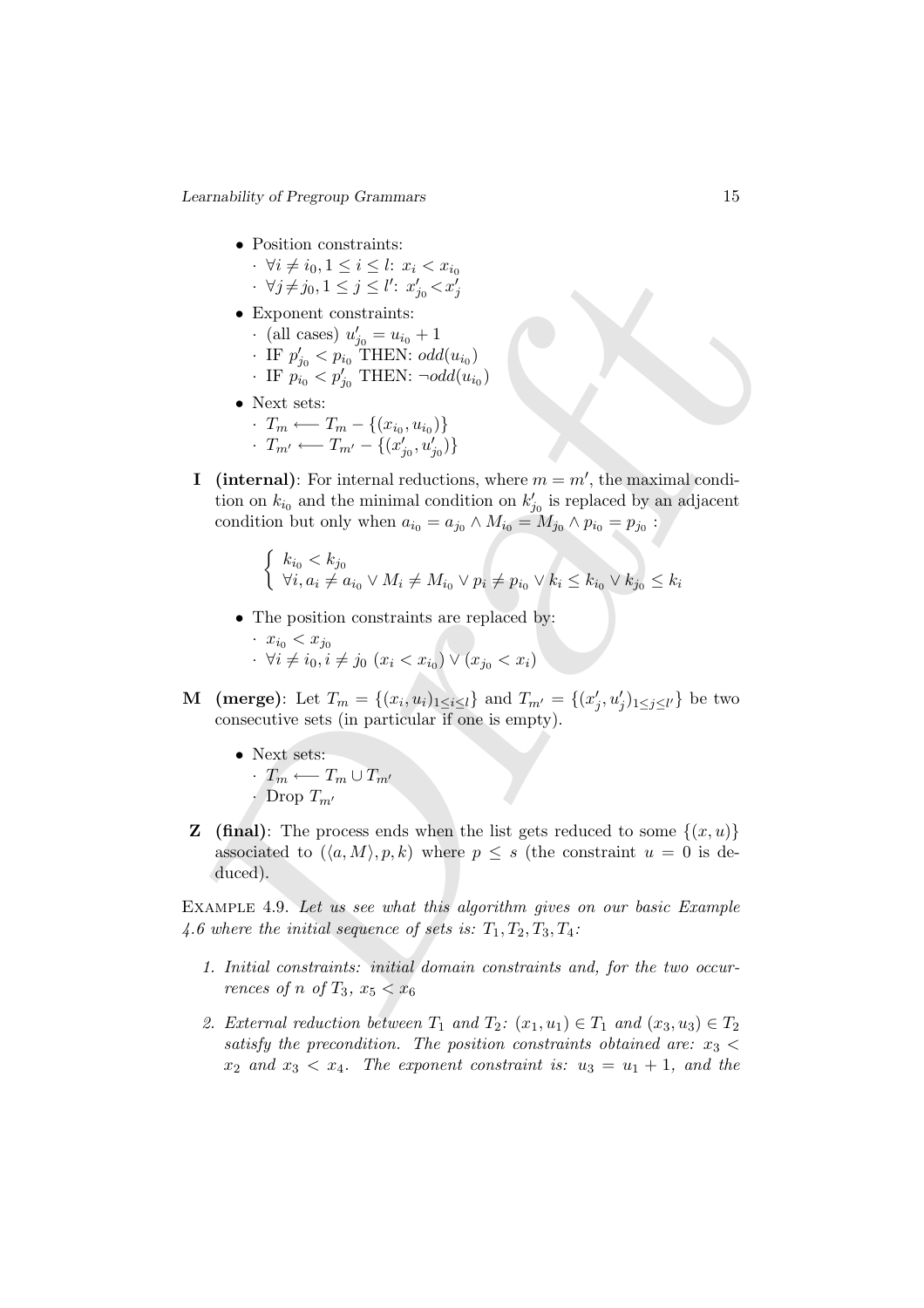remaining sets are the following:  $T_1 = \emptyset$ ,  $T_2 = \{(x_2, u_2), (x_4, u_4)\},\$  $T_3 = \{(x_5, u_5), (x_6, u_6)\}, T_4 = \{(x_7, u_7)\}\$ 

- 3. Merge between  $T_1$  and  $T_2$ : no new constraint.  $T_2$  is dropped.
- 4. External reduction between  $T_1$  and  $T_3$ :  $(x_4, u_4) \in T_1$  and  $(x_5, u_5) \in T_3$ satisfy the precondition. We deduce:  $x_2 < x_4$ ,  $x_5 < x_6$  (this constraint was already produced as an initial position constraint),  $u_5 = u_4 + 1$ ,  $u_4$ is odd and the remaining sets are:  $T_1 = \{(x_2, u_2)\}, T_3 = \{(x_6, u_6)\},$  $T_4 = \{(x_7, u_7)\}.$
- 5. External reduction between  $T_3$  and  $T_4$ :  $(x_6, u_6) \in T_3$  and  $(x_7, u_7) \in T_4$ satisfy the precondition. We deduce:  $u_7 = u_6 + 1$  and the remaining sets are:  $T_1 = \{(x_2, u_2)\}, T_3 = \emptyset, T_4 = \emptyset.$
- 6. Merges (twice) between  $T_1$ ,  $T_3$  and  $T_4$ : no new constraint.  $T_3$  and  $T_4$ are dropped.
- 7. As  $s_1 \leq s$ , we obtain  $u_2 = 0$  and the algorithm stops.

 $T_3 = \{(x_5, u_5), (x_6, u_6)\}, T_4 = \{(x_7, u_7)\}$ <br>
3. Merge between  $T_1$  and  $T_2$ ; no new construint,  $T_2$  is dropped.<br>
4. External reduction between  $T_1$  and  $T_3$ ; no new construint,  $T_2$  is dropped.<br>
4. External reduction With initial domain constraints  $\{x_1\} = \{x_7\} = \{1\}, \{x_2, x_3, x_4\} = \{1, 2, 3\}$ and  $\{x_5, x_6\} = \{1, 2\}$ , from constraints  $x_3 < x_2, x_3 < x_2, x_2 < x_4$  and  $x_5 < x_6$ , we easily deduce:  $x_2 = 2$ ,  $x_3 = 1$ ,  $x_4 = 3$ ,  $x_5 = 1$  and  $x_6 = 2$ . The PGs specified by these constraints are defined up to a shift on the exponents. The solution specified is thus an equivalent class of PGs. If we set  $u_1 =$  $u_5 = u_7 = 0$  (u<sub>4</sub> must be odd), then  $u_3 = 1$  (or  $u_3 = r$ ) and  $u_4 = u_6 = -1$ (or  $u_4 = u_6 = l$ ): the only remaining PG associates  $\pi_3^r s_1 o^l$  with "loves" and  $nn<sup>l</sup>$  with "small". But, in general, solution PGs are only implicitly specified by the set of constraints and a constraints resolution mechanism must be applied. We will see that the set of constraints can be exponentially smaller than the set of classes (up to shifts) of PGs it specifies.

There is another possibility for this example that gives a different set of constraints:

- 1. Initial constraints: initial domain constraints and, for the two occurrences of n in  $T_3$ ,  $x_5 < x_6$
- 2. Internal reduction inside T3:  $(x_5, u_5) \in T_3$  and  $(x_6, u_6) \in T_3$  satisfy the precondition (in this order). We deduce:  $x_5 < x_6$  (this constraint was already produced as an initial position constraint) and  $u_6 = u_5 +$ 1, and the remaining sets are the following:  $T_1 = \{(x_1, u_1)\}, T_2 =$  $\{(x_2, u_2), (x_3, u_3), (x_4, u_4)\}, T_3 = \emptyset, T_4 = \{(x_7, u_7)\}.$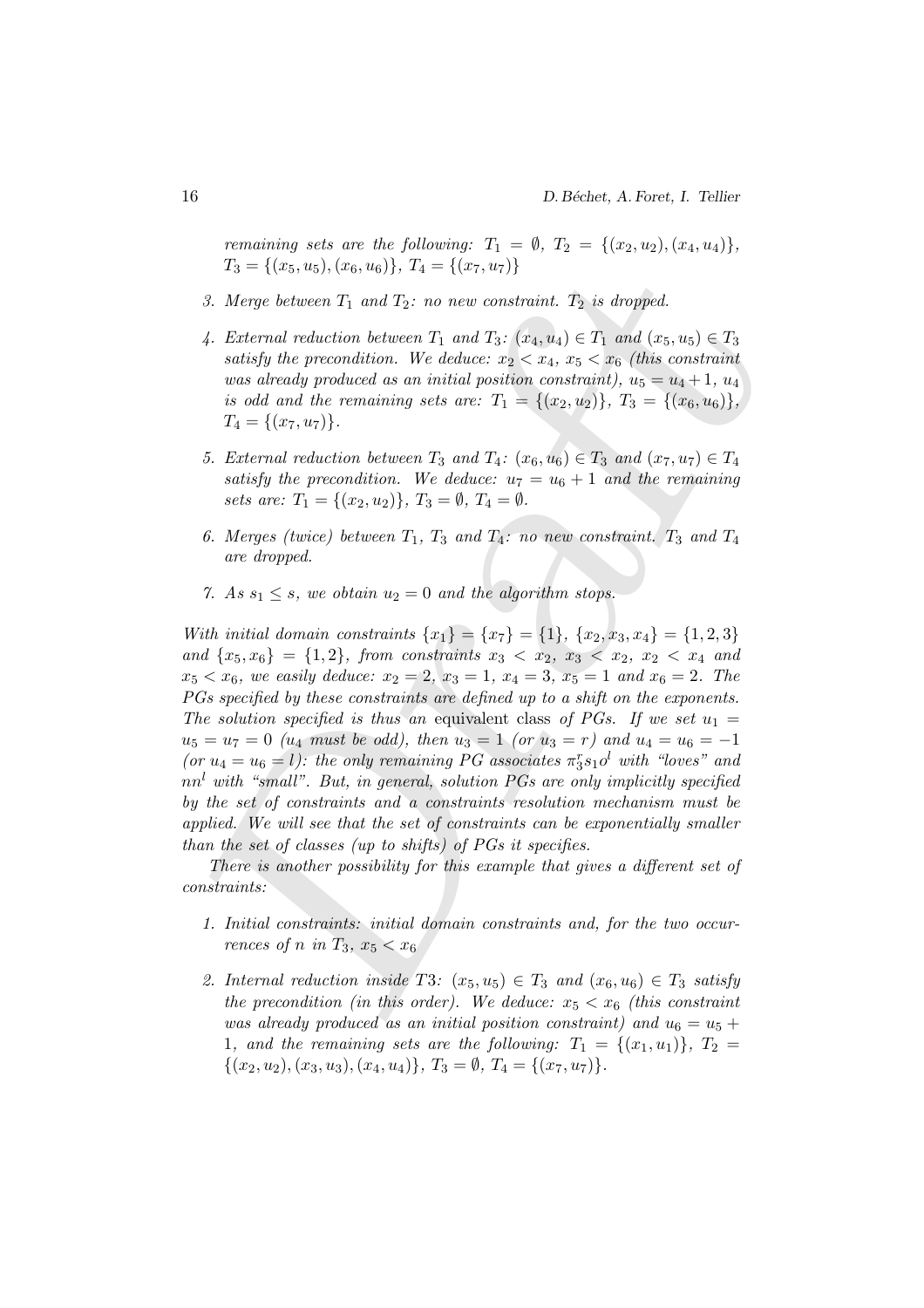- 3. Merge between  $T_2$  and  $T_3$ : no new constraint.  $T_3$  is dropped.
- 4. External reduction between  $T_1$  and  $T_2$ :  $(x_1, u_1) \in T_1$  and  $(x_3, u_3) \in T_2$ <br>satisfy the precondition. The position constraints to dozing<br> $x_2$  and  $x_3 < x_4$ . The exponent constraints is  $u_3 = u_1 + 1$ , and the<br>remain 4. External reduction between  $T_1$  and  $T_2$ :  $(x_1, u_1) \in T_1$  and  $(x_3, u_3) \in T_2$ satisfy the precondition. The position constraints obtained are:  $x_3$  <  $x_2$  and  $x_3 < x_4$ . The exponent constraint is:  $u_3 = u_1 + 1$ , and the remaining sets are the following:  $T_1 = \emptyset$ ,  $T_2 = \{(x_2, u_2), (x_4, u_4)\},\$  $T_4 = \{(x_7, u_7)\}\$ 
	- 5. Merge between  $T_1$  and  $T_2$ : no new constraint.  $T_2$  is dropped.
	- 6. External reduction between  $T_1$  and  $T_4$ :  $(x_4, u_4) \in T_1$  and  $(x_7, u_7) \in T_4$ satisfy the precondition. We deduce:  $u_7 = u_4 + 1$ ,  $u_4$  is odd and the remaining sets are:  $T_1 = \{(x_2, u_2)\}, T_4 = \emptyset$ .
	- 7. Merge between  $T_1$  and  $T_4$ : no new constraint.  $T_4$  is dropped.
	- 8. As  $s_1 \leq s$ , we obtain  $u_4 = 0$  and the algorithm stops.

With the same idea as the previous resolution, we find nearly the same grammar except that the category of "small" is now  $nn<sup>r</sup>$ . In fact, this grammar is not equivalent to the previous one: the language corresponding to the previous resolution is strictly included in the language for this resolution.

# 4.2.4. Global Acquisition Algorithm

Algorithm 1 which searches for the elements of  $\mathcal{G}_f$  compatible with a set of feature-tagged examples  $\langle e_1, ..., e_n \rangle$ 

**Require:**  $\langle e_1, ..., e_n \rangle$  where  $\forall i, e_i \in (\Sigma \times \mathcal{M}(P))^+$  is a feature-tagged example for some PG

- 1: introduce variables on every  $e_i$
- 2:  $\mathcal{SC}_0 = \emptyset$
- 3: for  $(i = 1, i \le n, i + +)$  do
- 4: treat the "variabilized" feature-tagged example  $e_i$  to obtain the constraint  $\mathcal{C}_i$
- 5:  $DC_i = normal form of C_i$
- 6:  $\mathcal{SC}_i = \mathcal{SC}_{i-1} \cup DC_i$
- 7: end for

**Ensure:**  $\mathcal{SC}_n$ : a set of constraints specifying a set of PGs

The global algorithm we propose is Algorithm 1. For each sentence, following all the possible applications of rules  $0, E, I, M$  and  $Z$ , we obtain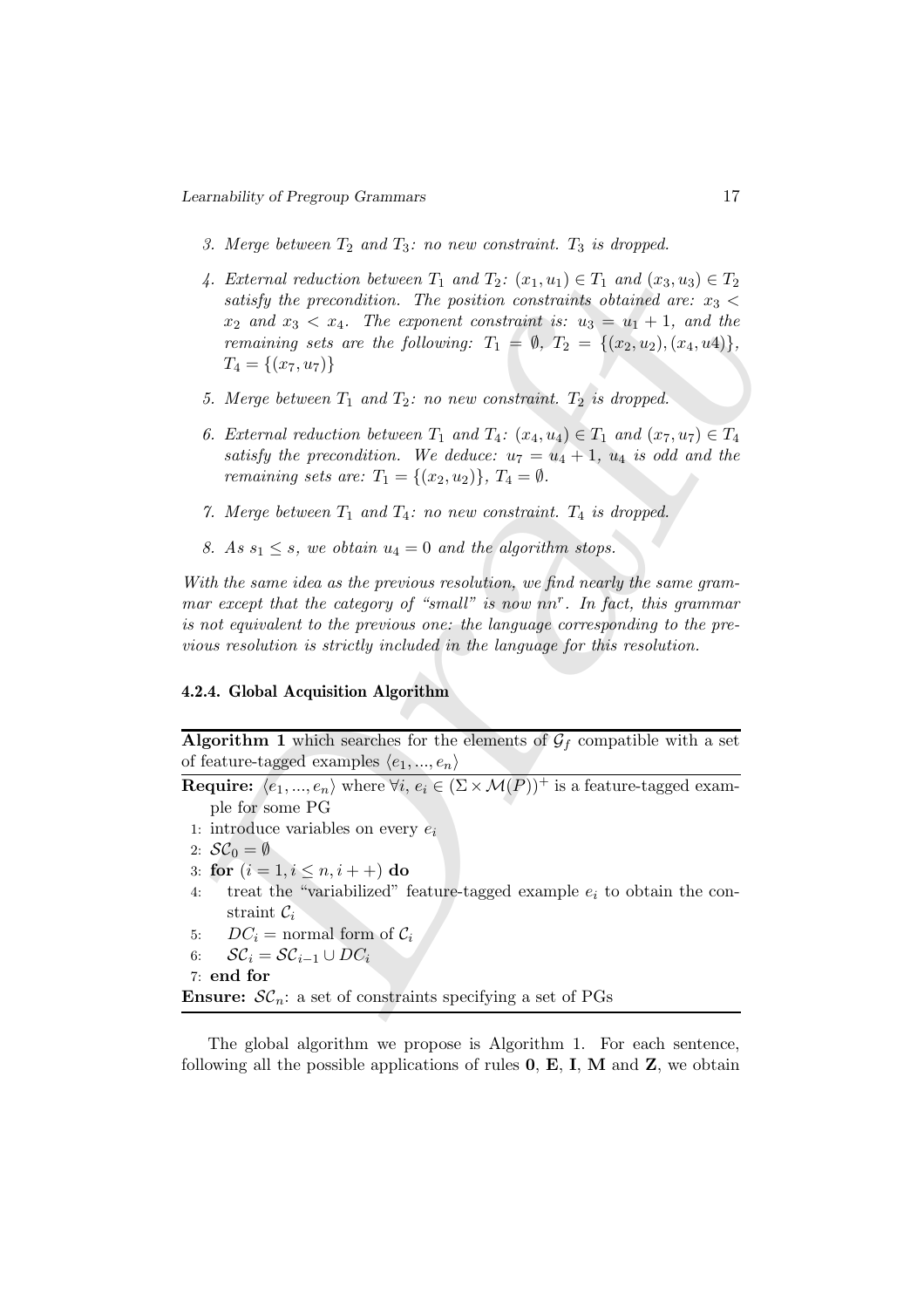that we call simple constraints). This formula, the data constraint for this<br>that the set of scheme is the positive system and the constraint of the<br>set of the same scheme as the passe presented in [2]  $\simeq$  rather than u a complex logical formula of elementary exponent and position constraints (that we call simple constraints). This formula, the data constraint for this sentence, reflects its possible syntactic analyses. To formulate it, we can use the same schema as the parser presented in [2] : rather than using rules E, I and M, we can use rule I and a combinaison of E and M that mimics the functional-composition rule in [2]. Thus, if we set a maximal width for feature-tagged symbols (the maximal cardinality of  $T_i$ ) and if the lexicon and the set of primitive categories are finite, we have a polynomial algorithm (w.r.t. the size of the feature-tagged example) for computing the data constraint of the sentence.

EXAMPLE 4.10. Let us see what is the data constraint for our basic example. In fact, the logical formula corresponding to the different parsings is quite complex because the rules may be applied in several orders. But, all of them correspond to one of the two analyses that were presented. Thus, the resulting data constraint after normalization is (we omit initial domain constraints)<sup>12</sup>:

$$
\begin{pmatrix}\n(x_3 < x_2) \land (x_3 < x_4) \land (x_2 < x_4) \land (x_5 < x_6) \land \\
(u_3 = u_1 + 1) \land (u_5 = u_4 + 1) \land (u_7 = u_6 + 1) \land (u_2 = 0) \land odd(u_4) \\
\lor \left( (x_3 < x_2) \land (x_3 < x_4) \land (x_2 < x_4) \land (x_5 < x_6) \land \\
(u_3 = u_1 + 1) \land (u_7 = u_4 + 1) \land (u_6 = u_5 + 1) \land (u_2 = 0) \land odd(u_4)\n\end{pmatrix}
$$

# 5. Properties of the acquisition algorithm and data constraints

We formalize the links between grammars and data constraints as already sketched in previous examples

DEFINITION 5.1 (Mapping  $f_G$  and substitution  $\sigma_G$ ). Given a grammar  $G \in$  $\mathcal{G}_f$ , let us call  $f_G$  the mapping from the set of pairs on  $\Sigma \times \mathcal{M}(P)$  to the set of categories  $\mathcal{C}at_P$  defined by:

 $f_G(a, M) = T$  iff G assigns T to a and  $f_P(T) = M$ 

This is indeed a mapping from the definition of  $\mathcal{G}_f$ . We then define a sub-

 $(x_3 < x_2) \wedge (x_3 < x_4) \wedge (x_2 < x_4) \wedge (x_5 < x_6) \wedge$  $(u_3 = u_1 + 1) \wedge (u_2 = 0) \wedge odd(u_4) \wedge$  $((u_5 = u_4 + 1) \wedge (u_7 = u_6 + 1) \vee (u_7 = u_4 + 1) \wedge (u_6 = u_5 + 1))$ 

 $12$ <sup>12</sup>the data constraint can also be written as follows: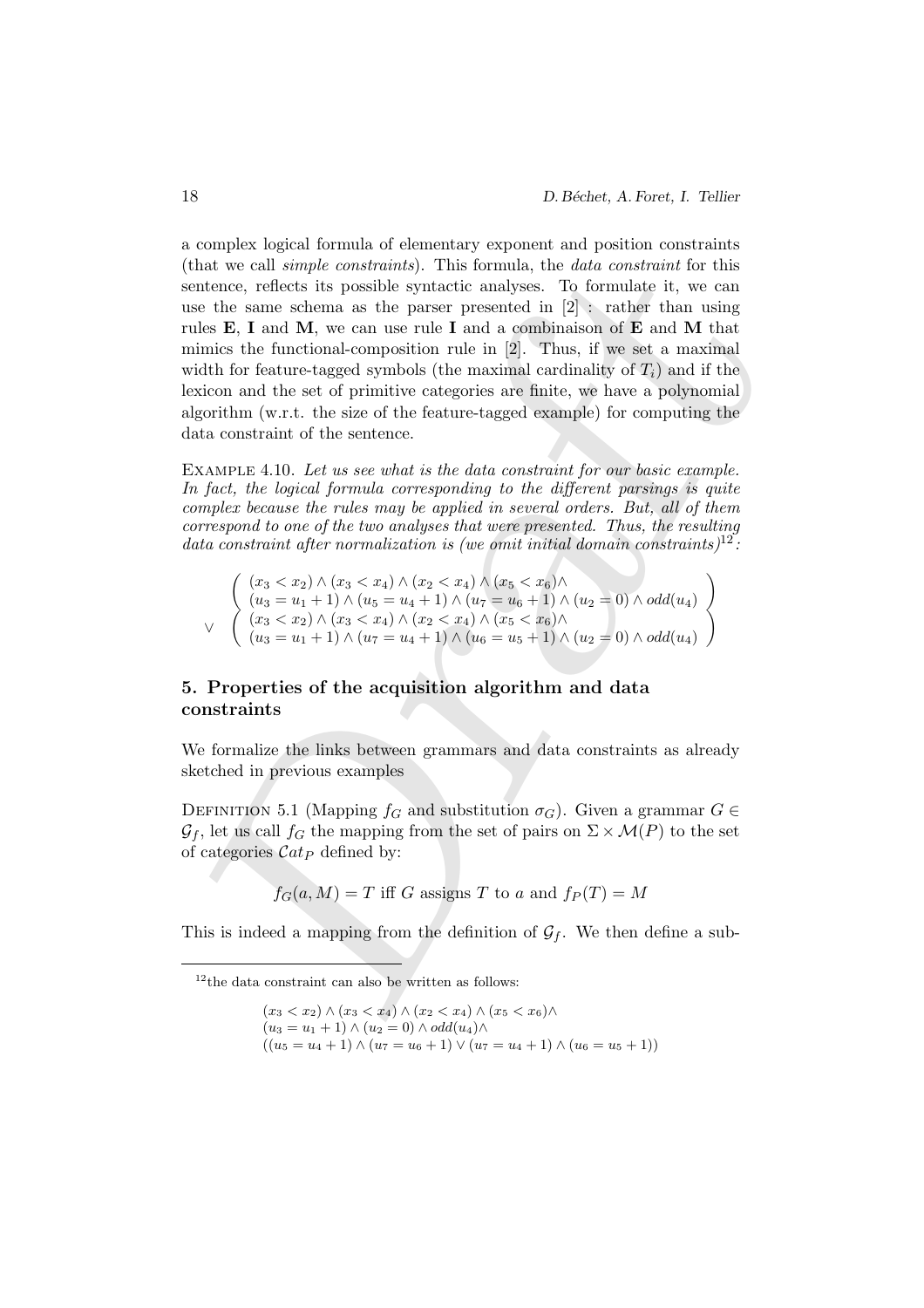stitution  $\sigma_G$  on the variables  $x \in \mathcal{X}$ ,  $u \in \mathcal{U}$ , onto  $\mathbb Z$  as follows:

$$
x \mapsto \left\{ \begin{array}{l} \text{the position of the } k^{th} \text{ occurrence of the} \\ \text{primitive category } p \text{ in the category } f_G(a, M) \\ u \mapsto \left\{ \begin{array}{l} \text{the exponent of the } k^{th} \text{ occurrence of the} \\ \text{primitive category } p \text{ in the category } f_G(a, M) \end{array} \right\}
$$

such that  $(\langle a, M \rangle, p, k)$  is the nuplet associated to  $(x, u)$ .

DEFINITION 5.2 (Satisfaction of a set of constraints). Let  $G \in \mathcal{G}_f$  denote a PG and let  $\mathcal{SC} = \{C_1, \ldots, C_n\}$  denote a set of constraints in  $\mathbb{D}C$  defined on a set  $\mathcal X$  of position variables and a set  $\mathcal U$  of exponent variables.

G is said to satisfy SC whenever the substitution  $\sigma_G$  applied to SC is defined for all variables occurring in  $SC$  and yields only true statements on integers for each constraint  $\mathcal{C}_i$  of the set of constraints  $\mathcal{SC}$ .

EXAMPLE 5.3. *Grammar G given in Example 4.2 satisfies the data con*straint (a singleton) described in Example 4.10. The similar grammar  $G'$ that assigns  $nn^r$  instead of  $nn^l$  to "small" also satisfies this constraint.

# 5.1. Convergence property of the acquisition algorithm

In an acquisition process, each example gives rise to a new data constraints that is conjoined to the previous ones. We get a convergence property as follows:

PROPERTY 5.4. Let  $G \in \mathcal{G}_f$  and  $FT(G) = \{e_i\}_{i \in \mathbb{N}}$ , the sets of data constraints  $\mathcal{DC}_i$  obtained from the successive sets  $\{e_1, \ldots, e_i\}$  converges:  $\exists n_0 \in$ N such that  $\forall n \ge n_0, \mathcal{SC}(\langle e_1, \ldots, e_{n+1} \rangle) = \mathcal{SC}(\langle e_1, \ldots, e_n \rangle)$ . Moreover, the limit does not depend on the order of the enumeration of  $FT(G)$ . We write  $\mathcal{SC}_*(FT(G))$  this limit.

 $\begin{array}{ll} x & \longmapsto \left\{ \begin{array}{ll} \text{the position of the } k^{\text{th}} \text{ occurrence of the} \\ \text{primitive category } p \text{ in the category } f_0(a, M) \\ \text{the exponent of the } k^{\text{th}} \text{ occurrence of the} \\ \text{the component of the } k^{\text{th}} \text{ occurrence of the} \\ \text{the unit vector set of the} \\ \text{the direction of the } k^{\text{th}} \text{ occurrence of the} \\ \text{the direction of the } k^{\text{th}} \text{ occurrence of the} \\ \text{of } \text{G} \text{ and the } k^{\text{th}} \text{ of the} \\ \text{of } \text{S} \text{ are the number associated to$ PROOF. In fact  $\mathcal{SC}(\langle e_1,\ldots,e_n \rangle) = \{DC_i \mid 1 \leq i \leq n\}$  where  $DC_i$  is the normal form of the constraints deduced from  $e_i$ . Because G has a finite lexicon, there exists a number N such that  $\forall i \geq N$ , each feature-tagged symbol of  $e_i$  already appears in at least one of the examples  $\{e_1, \ldots, e_N\}$ : for  $\mathcal{SC}(\langle e_1, \ldots, e_n \rangle)$ , only examples  $e_1, \ldots, e_N$  introduce new position and exponent variables and the set of such variables is finite. Thus, the set of basic constraints and (normalized) data constraints is also finite. Since  $\mathcal{SC}(\langle e_1, \ldots, e_n \rangle) = \mathcal{SC}(\langle e_1, \ldots, e_{n-1} \rangle) \cup \{DC_n\},$  Algorithm 1 must converge to a subset of the finite set of data constraints on position and exponent variables corresponding to the N first strings  $e_1, \ldots, e_N$ . Moreover, because  $\mathcal{SC}(\langle e_1, \ldots, e_n \rangle) = \{DC_i \mid 1 \leq i \leq n\},\$  the limit does not depend on the order of the enumeration of  $FT(G)$ .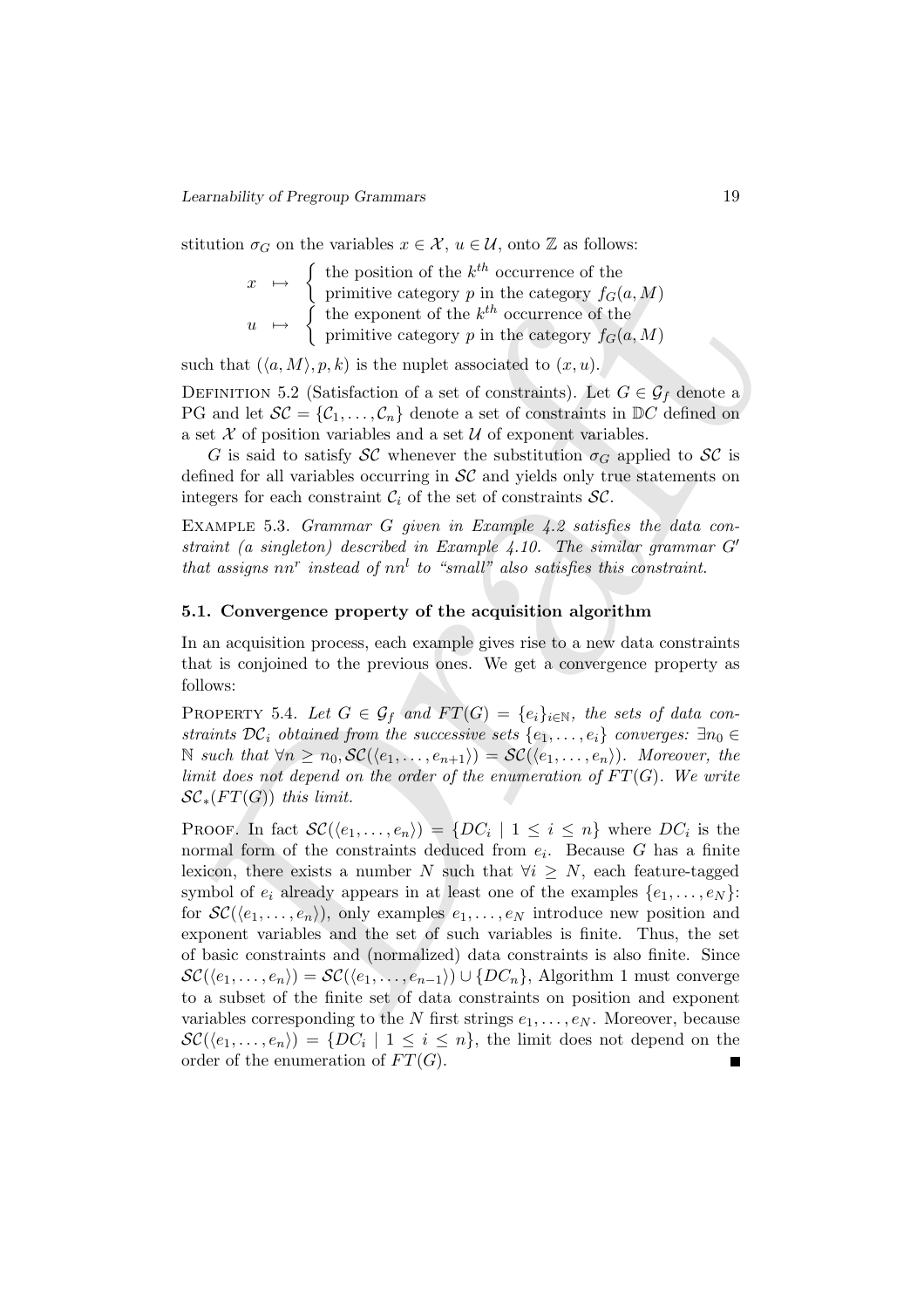#### 5.2. Correctness property of the acquisition algorithm

Let G be a grammar in the class  $\mathcal{G}_f$ , we show that G satisfies the data constraints computed from its feature-tagged language :

LEMMA 5.5.  $\forall G \in \mathcal{G}_f : G \text{ satisfies } \mathcal{SC}_*(FT(G))$ 

et  $G$  be a grammar in the class  $\mathcal{G}_f$ , we show that  $G$  satisfies the data constraints computed from its feature-tagged language :<br>
assum $5.5. \ \ \forall G \in \mathcal{G}_f \subset G$  satisfies  $\mathcal{SC}_r(F(G))$ . Notice the class of the class o PROOF. Let  $DC \in \mathcal{SC}_*(FT(G))$ .  $\exists e = \langle \langle a_1, M_1 \rangle \cdots \langle a_n, M_n \rangle \rangle$ , a featuretagged example of  $FT(G)$  that generates DC in Algorithm 1. All the position and exponent variables that appear in DC correspond to a featuretagged symbol of e. Because  $e \in FT(G)$ , there exists a parsing of e and each symbol of  $e$  must be associated to at least one category by  $G$ . Because  $G \in \mathcal{G}_f$ , there is at most one category corresponding to a feature-tagged symbol. As a consequence,  $\sigma_G$  is defined for all these position and exponent variables. Secondly, since  $e \in FT(G)$ , there exists a parsing of e using the parsing rules  $E$ , I and M of Section 2.2. By induction on this parsing, we can build a derivation using constraint deduction rules 0, E, I, M and Z of Section 4.2.3. The list of categories that is produced at each step of the parsing is replaced by a list of sets of pairs of position and exponent variables, each pair corresponding to one occurrence of an atomic category of the list of categories. At each step, the conditions of application of the corresponding rule are verified and the substitution of generated constraints by  $\sigma_G$  is satisfied:

- Beginning of the parsing : we produce a 0 step. There is no condition of application of rule 0. The domain constraints are obviously satisfied. The position constraints are also satisfied because in the definition of  $\sigma_G$ , the different position variables corresponding to the same primitive category are ordered from left to right. The list of sets of pairs of variables corresponds to the initial list of categories in the parsing.
- External parsing rule  $E :$  we produce a  $E$  step. We have the external parsing rule  $\Gamma$ ,  $Xp^{(n)}$ ,  $q^{(n+1)}Y$ ,  $\Delta \vdash_E \Gamma$ ,  $X$ ,  $Y$ ,  $\Delta$ .  $q \leq p$  and n is even or  $p \leq q$  and n is odd. By induction hypothesis, the list of categories  $\Gamma, Xp^{(n)}, q^{(n+1)}Y, \Delta$  corresponds to a list of sets of pairs of variables  $T_{\Gamma}, T_X \cup \{(x, u)\}, T_Y \cup \{(x', u')\}, T_{\Delta} \text{ where } (x, u) \text{ corresponds to } p^{(n)}$ and  $(x', u')$  to  $q^{(n+1)}$ .  $T_X \cup \{p^{(n)}\}$  and  $T_Y \cup \{q^{(n+1)}\}$  are consecutive in the list. The pair of variables  $(x, u)$  is associated to  $\langle a, M, p, k \rangle$  and the pair of variables  $(x', u')$  is associated to  $\langle a', M', q, k' \rangle$ . We have  $p \leq q$  or  $p \leq q$ . Because in  $Xp^{(n)}$ ,  $p^{(n)}$  appears on the right,  $\sigma_G(x)$  is maximal in  $\{\sigma_G(x_i) \mid (x_i, u_i) \in T_{Xp^{(n)}}\}$ . Similarly,  $\sigma_G(x')$  is minimal. Thus the position constraints are satisfied by  $\sigma_G$ . Here,  $\sigma_G(u) = n$  and  $\sigma_G(u') = n + 1$  and the exponent constraints are also satisfied. Finally,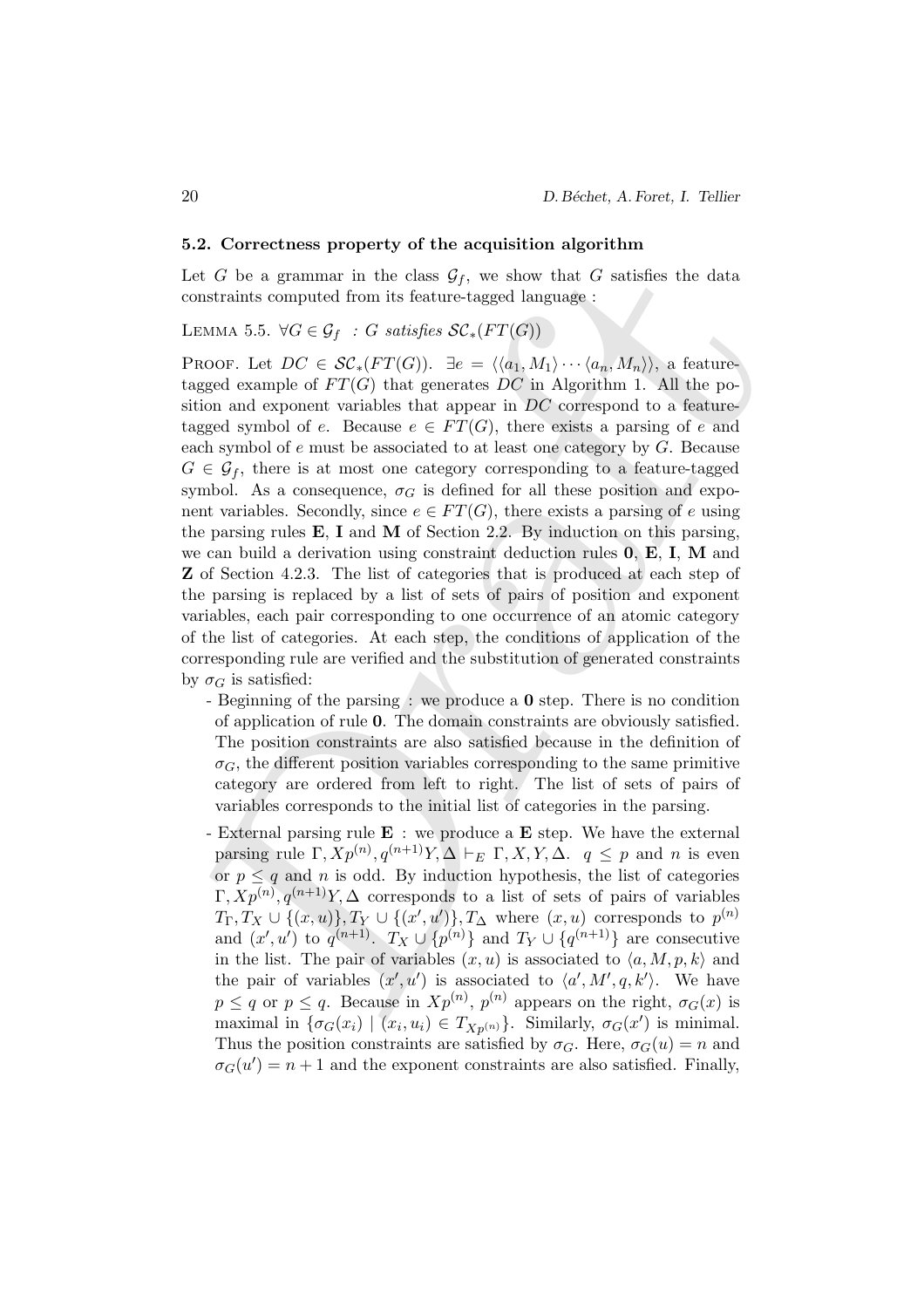the next list of sets  $T_{\Gamma}, T_X, T_Y, T_{\Delta}$  corresponds to the list of categories  $\Gamma, X, Y, \Delta$ .

- Internal parsing rule  $I :$  we produce a I step. The reasonning is very similar to the previous case except that there is only one set of pairs. In fact, by induction hypothesis, each pair of variables corresponds to one occurrence of the categories in the parsing list of categories: this set of pairs can be split in four parts  $T_X$ ,  $\{(x, u)\}, \{(x', u')\}, T_Y$  that correspond respectively to X,  $p^{(n)}$ ,  $q^{(n+1)}$  and Y. The rest of the proof is straightforward.
- Merge parsing rule  $M :$  we produce a M step. there is no particular difficulty here because no constraint is produced.
- Ending of the parsing : we produce a **Z** step. This step corresponds to the end of the parsing: the list of categories is reduced to an atomic category p such that  $p \leq s$  where s is the primitive category to which G assigns to the strings of  $\mathcal{L}(G)$ . It corresponds to a unique pair of variables  $(x, u)$  associated to  $\langle \langle a, M \rangle, p, k \rangle$ . Here, we have  $\sigma_G(u) = 0$ .

Thus there exists a branch of DC that is satisfied by  $\sigma_G$  and G satisfies DC (the different branches of DC, at any level, are merged using a logical " $\text{or}$ ").

Let G be a grammar in the class  $\mathcal{G}_f$ , we show that if G satisfies the data constraints computed from the feature-tagged language of a grammar  $G'$  in the class, then  $G$  generates these feature-tagged examples:

LEMMA 5.6.  $\forall G, G' \in \mathcal{G}_f : \text{if } G \text{ satisfies } \mathcal{SC}_*(FT(G')) \text{ then } FT(G') \subseteq$  $FT(G)$ 

F, X, Y, A.<br>
F. X, Y, A.<br>
Internal parsing rule I : we produce a I step. The reasoning is very<br>
Infiniar to the previous case except that there is only one set of pairs.<br>
In fact, by induction hypothesis, each pair of var PROOF. We suppose that G satisfies  $\mathcal{SC}_*(FT(G'))$ . Let  $e \in FT(G')$ . Let  $DC$  be the data constraint generated by this string  $e$  in Algorithm 1. Because G satisfies  $\mathcal{SC}_*(FT(G'))$ ,  $\sigma_G$  is defined for every variable that appears in DC. Thus, G assigns a (unique) category to each featured-tagged symbol of e.  $\sigma_G(DC)$  is true and there exists a branch of DC where  $\sigma_G$  is satisfied. Because  $DC$  is generated by searching all the possible parsings of  $e$ using rules  $0, E, I, M$  and  $Z$  of Section 4.2.3, this branch corresponds to a derivation using these rules. Using this derivation, we construct a parsing of  $e$  in G using rules **E**, I and M of Section 2.2. At each step, we find a list of categories corresponding to an ordering of the list of sets of pairs of position and exponent variables given by the constraint deduction derivation:

- Rule 0 : The initial list of sets of pairs of variables corresponds to the list of feature-tagged symbol of e. G assigns a unique category to each feature-tagged symbol of e. The list of category is then well defined.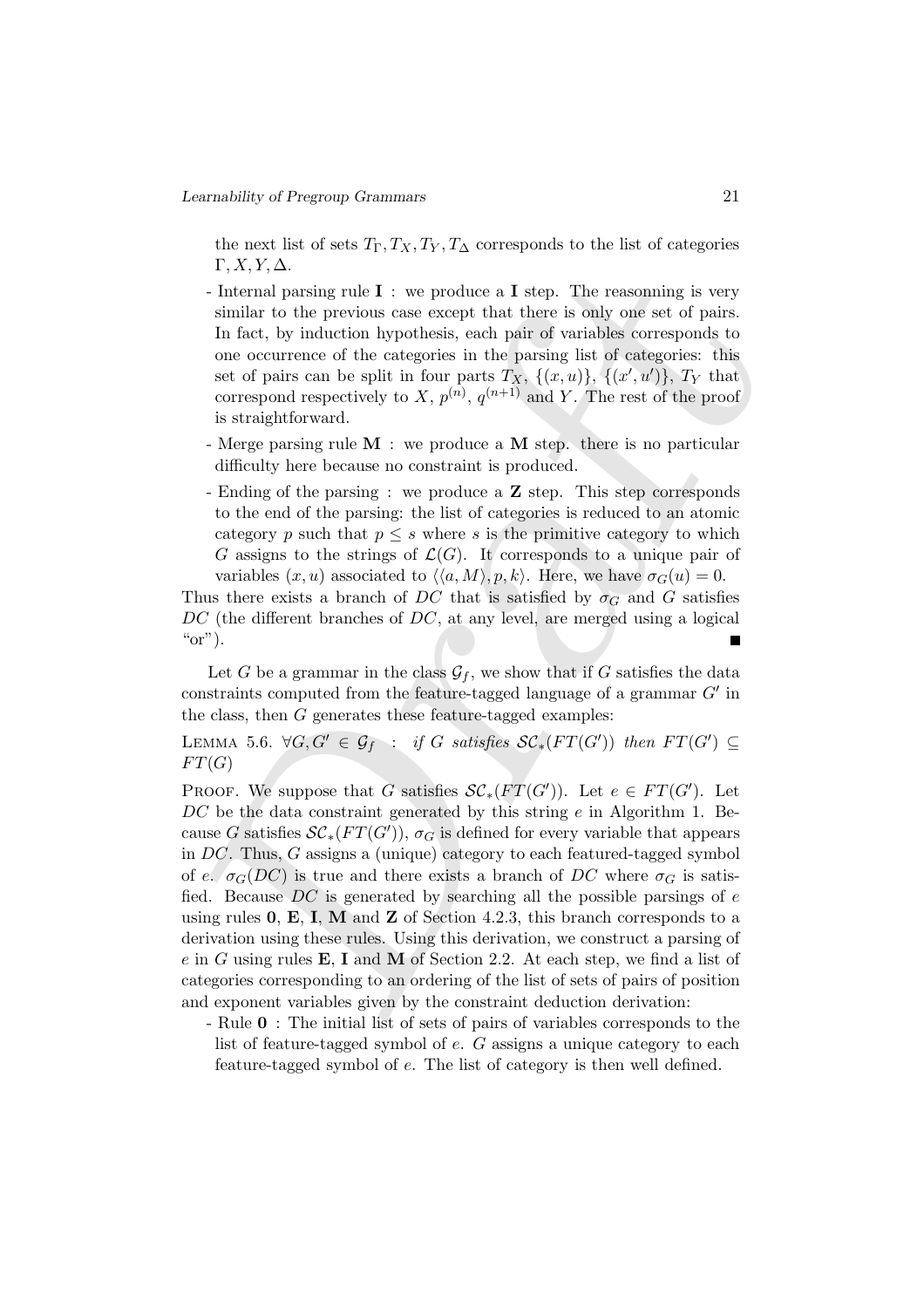- Rule **E** : The parsing continues with a **E** step. For the constraint deduction, we have the list of sets of pairs  $T_1, \ldots, T_m, T_{m'}, \ldots, T_n$  where  $T_m = \{(x_i, u_i)_{1 \leq i \leq l}\}, (x_i, u_i)$  associated to  $(\langle a_i, M_i \rangle, p_i, k_i)$  and  $T_{m'} =$  $\{(x'_j, u'_j)_{1 \leq j \leq l'}\}, \overline{(x'_j, u'_j)}$  associated to  $(\langle a'_j, M'_j \rangle, p'_j, k'_j)$ . We know that  $\exists i_0, j_0$  such that:

$$
\begin{cases}\np_{i_0} \le p'_{j_0} \vee p'_{j_0} \le p_{i_0} \\
k_{i_0} = \max\{k_i \mid 1 \le i \le l \land a_i = a_{i_0} \land M_i = M_{i_0} \land p_i = p_{i_0}\} \\
k'_{j_0} = \min\{k'_j \mid 1 \le j \le l' \land a'_j = a'_{j_0} \land M'_j = M'_{j_0} \land p'_j = p'_{j_0}\}\n\end{cases}
$$

deduction, we have the list of sets of pairs  $T_1, ..., T_{nn}$ . The  $T_1, ..., T_{nn}$ , where  $\{ (x_i, u_i)_1 \leq_{i \in I} \}$ ,  $(x_i, u_i)_2 \leq_{i \in I} \}$ ,  $(x_i, u_i)_3 \leq_{i \in I}$ ,  $(x_i, u_j)_3 \leq_{i \in I}$ ,  $(x_i, u_j)_4$  associated to  $((a_i, M'_i), p'_i, k'_i)$ . We know t By induction,  $T_1 \ldots, T_m, T_{m'}, \ldots, T_n$  corresponds to a list of categories  $X_1, \ldots, X_m, X_{m'}, \ldots, X_n$  for the parsing. G satisfies all the basic constraints of this case. Then  $\forall i \neq i_0, 1 \leq i \leq l: \sigma_G(x_i) < \sigma_G(x_{i_0})$ : in  $X_m$ , the position of the rightest  $p_{i_0}$  is on the right:  $X_m = Yp_{i_0}^{\sigma_G(u_{i_0})}$  $\frac{G(u_{i_0})}{i_0}$  for some Y. Similarly,  $X_{m'} = p'_{i_0}^{\sigma_G(u'_{j_0}))}$  $j_0^{G(G_{j_0})'} Y'$  for some Y'. Using exponent constraints, we also find that the conditions of application of parsing rule **E** are verified and ends with the list of categories  $X_1, \ldots, Y, Y', \ldots, X_n$ that corresponds to the list of sets of pairs

 $T_1, \ldots, \{(x_i, u_i), 1 \leq i \leq l, i \neq i_0\}, \{(x'_j, u'_j), 1 \leq j \leq l', j \neq j_0\}, \ldots, T_n.$ 

- Rule I : quite similar to the previous case except that we must use the initial position constraints (rule 0) that order the variables corresponding to the same primitive type from left to right in the corresponding category.
- Rule M : nothing very difficult here.
- Rule Z : the lists of sets of pairs of variables is reduced to a single set  $\{(x, u)\}\.$  (x, u) is associated to  $(\langle a, M \rangle, p, k)$  and  $p \leq s$ . We also have  $\sigma_G(u)=0.$

Thus we have a parsing of e in G and  $e \in FT(G)$ .

Let  $G, G'$  be grammars in the class  $\mathcal{G}_f$ , we show that if the feature-tagged language of  $G$  is a subset of the feature-tagged language of  $G'$ , then data constraints computed from their respective examples are included in one another similarly :

LEMMA 5.7 (Monotonicity).  $\forall G, G' \in \mathcal{G}_f : \text{if } FT(G) \subseteq FT(G') \text{ then}$  $\mathcal{SC}_*(FT(G)) \subseteq \mathcal{SC}_*(FT(G'))$ 

PROOF. Esay by construction because each feature-tagged example generates a data constraint added to the set of constraints in Algorithm 1.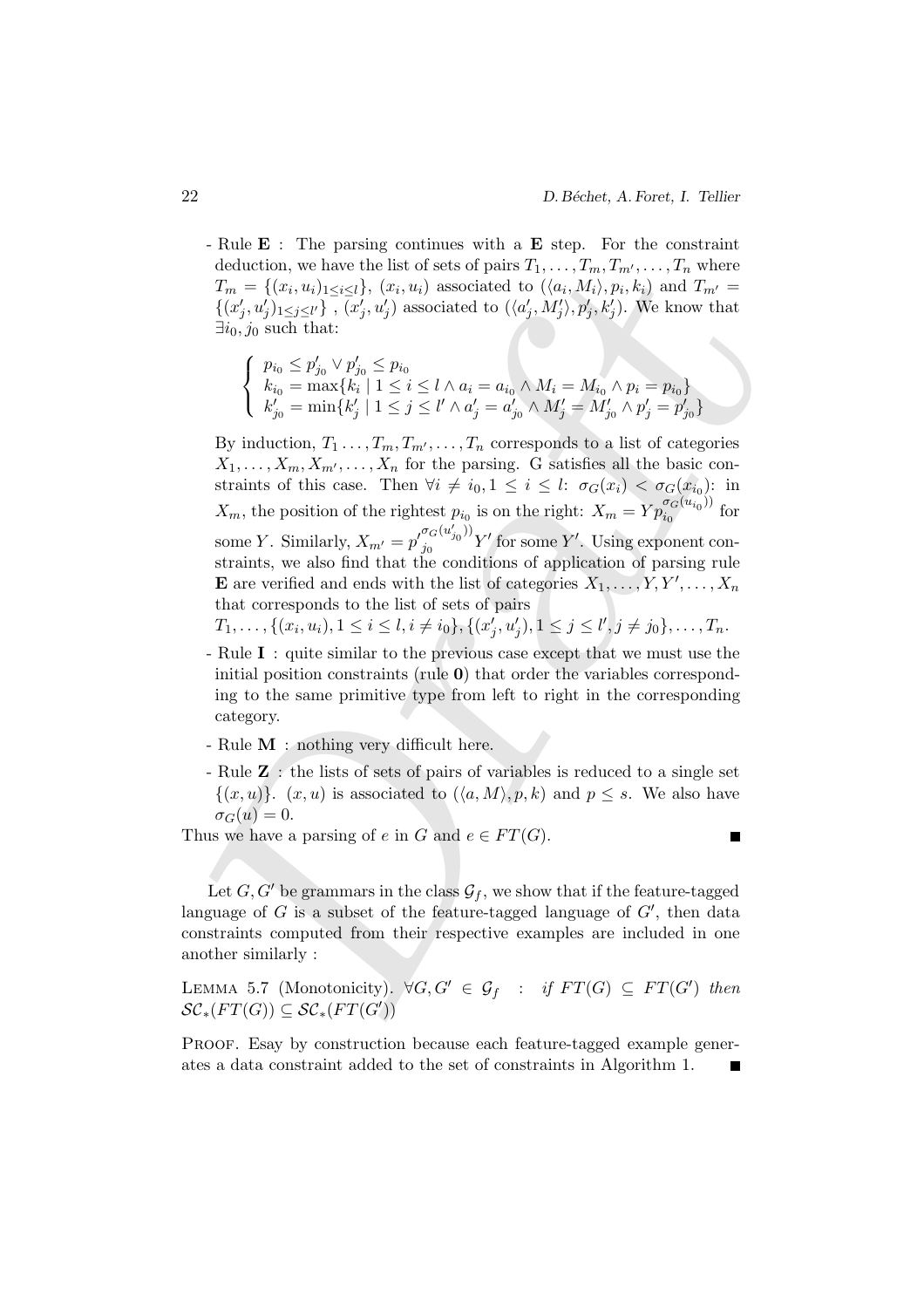Let  $G, G'$  be grammars in the class  $\mathcal{G}_f$ , we conclude as stated in the next theorem that  $G$  is compatible with the feature-tagged examples generated by  $G'$  iff  $G$  satisfies the data constraints computed from the feature tagged examples of  $G'$ :

THEOREM 5.8 (Correctness).  $\forall G, G' \in \mathcal{G}_f$  : G satisfies  $\mathcal{SC}_*(FT(G'))$  iff  $FT(G') \subseteq FT(G)$ 

PROOF. If G satisfies the data constraints computed from  $FT(G')$  then  $FT(G') \subseteq FT(G)$  from Lemma 5.6.

If  $FT(G') \subseteq FT(G)$  then by Lemma 5.7  $\mathcal{SC}_*(FT(G')) \subseteq \mathcal{SC}_*(FT(G));$ also by Lemma 5.5, G satisfies  $\mathcal{SC}_*(FT(G))$ , then it also satisfies a subset  $\mathcal{SC}_*(FT(G'))$  as desired.

Notice that two grammars may satisfy a common set of constraints while the inclusion of their FT languages can still be strict (see Example 5.3).

ieveren that  $G$  is compatible with the feature-tagged examples generated<br>from that  $G$  is compatible with the feature-tagged examples of  $G'$ :<br>
Throntn-n 5.8 (Correctness).  $\nabla G, G' \in G_f$  as  $G$  satisfies  $\mathcal{SC}_s(FT(G'))$  if Our algorithm specifies the set of every PG compatible with a set of feature-tagged examples. But even if we are able to solve the constraints it produces, it is not enough to make it a learning algorithm in the sense of Gold. A remaining problem is to identify a unique PG in the limit. To avoid over-generalisation, inclusion tests between feature-tagged languages may be necessary for this purpose, and we do not even know if these tests are computable. They can nevertheless be performed for feature-tagged examples of bounded length (this is Kanazawa's strategy for learning  $k$ -valued AB-Categorial Grammars from strings) but, of course, make the algorithm intractable in practice.

### 5.3. Why pregroup grammars and constraints are efficient

The main weakness of known learning algorithms for Categorial Grammars is their algorithmic complexity. The only favourable case is when rigid AB-Grammars are to be learned from structural examples but this situation is of limited interest. Our algorithm seems more tractable than previous approaches. To see how, we provide in the following two relevant examples.

## 5.3.1. First exponential gain: inner associativity

The first gain comes from the "inner associativity" of categories in PGs. Let a symbol "b" be associated with a category requiring  $2n$  combinations with a category associated with a symbol "a", n of which are on its right and the other  $n$  on its left. The corresponding feature-tagged example is: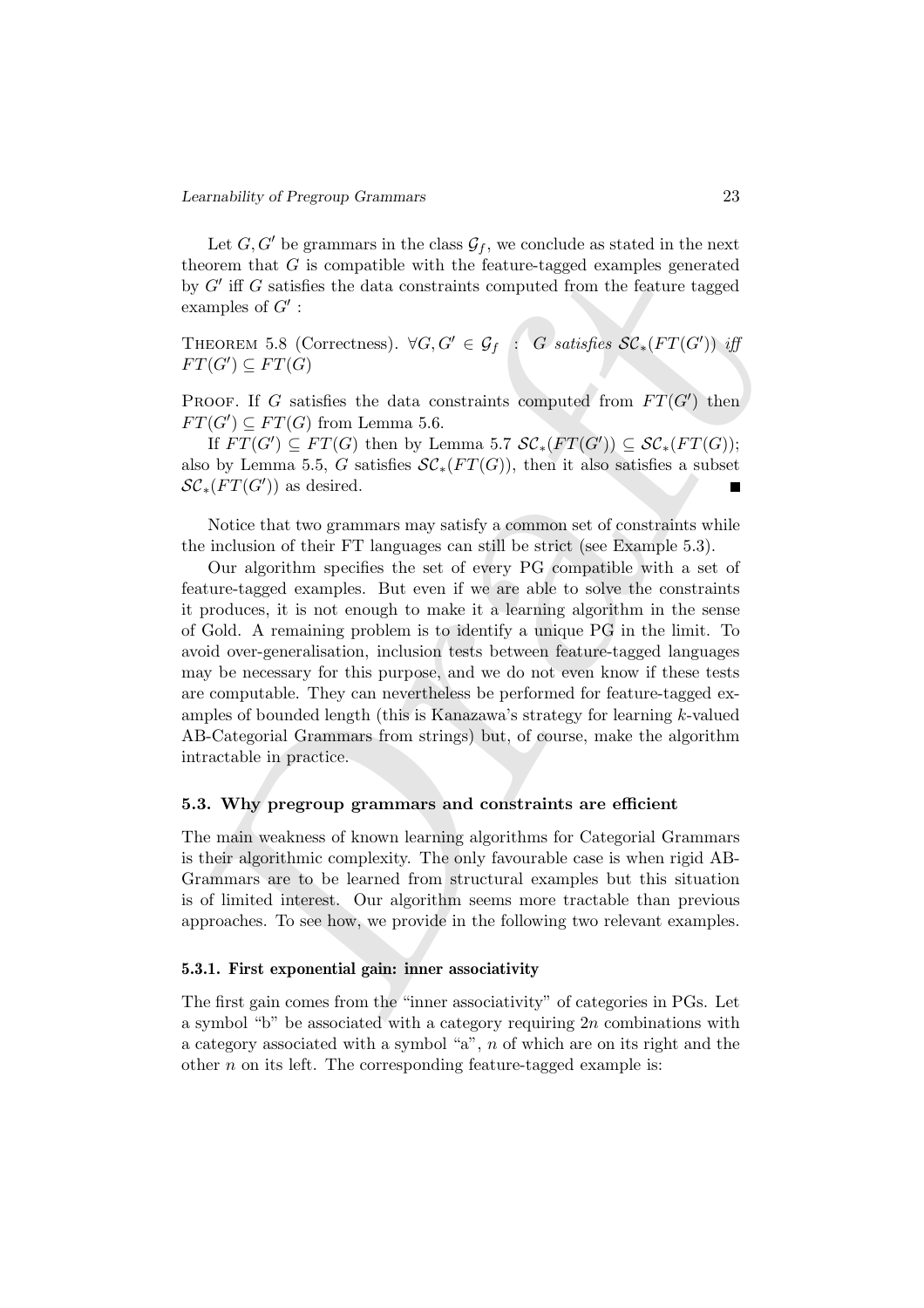a ... a  
\ne ... e  
\nn times  
\n
$$
\{s, e, ..., e\}
$$
\ne ... e  
\n
$$
e \t m \t times
$$
\n
$$
e \t m \t times
$$

This case is equivalent with the problem of learning AB or Lambek Categorial Grammars from the following typed example [12, 11]:

a ... a  
\ne ... e  
\nn times  
\n
$$
\langle e, \langle e, ...\langle e, t \rangle \rangle ... \rangle
$$
  
\ne ... e  
\nn times

Fig. (19,  $\frac{e_1-e_2}{2}$  of  $\frac{e_1-e_3}{2}$  for  $\frac{e_1-e_3}{2}$  for  $\frac{e_1-e_3}{2}$  for  $\frac{e_1-e_3}{2}$  a former and the problem of learning AB or Lambek Catego-<br>all Grammars from the following typed example [12, 11]:<br>
a... a There are  $\binom{2n}{n}$  $\binom{2n}{n}$  different AB-Categorial Grammars (and the same number of Lambek Grammars) compatible with this input. This situation occurs with transitive verbs, whose category is  $T\setminus (S/T)$  or  $(T\setminus S)/T$  (both corresponding to the same type  $\langle e, \langle e, t \rangle \rangle$ , i.e. the example with  $n = 1$ ). In the Lambek calculus, the distinct categories assigned to "b" by each solution are deductible from one another, so the language recognized by each grammar is in fact the same. Lambek Grammars are associative, but at the rule level. PGs are also associative, but at the category level. The result is that there is only one PG (up to shifts) compatible with the previous feature-tagged example: the one assigning  $e^r...e^r$  $\overline{n}$  times  $s\ e^{l}...e^{l}$  $\overline{n}$  times to b. In PGs, the category corresponding

both to  $T\backslash (S/T)$  and  $(T\backslash S)/T$  is unique : it is  $T^rST^l$ .

#### 5.3.2. Second exponential gain: efficiency of constraints

Another exponential gain can be earned from the reduction of the learning problem to a constraints resolution problem. In the following example, position variables are shown under the primitive category they are asoociated with, for readability:

a b c d  
\n
$$
\{s,m,n\} \{m,n,o,p,\}
$$
  
\n
$$
\{x_1,x_2,x_3\} \{x_4,x_5,x_6,x_7\} \{x_8,x_9,x_{10},x_{11}\} \{x_{12},x_{13}\}
$$

There are several PGs compatible with this feature-tagged example, all of which sharing the same values for exponents (up to shifts), but differing in the way they embed the two combinations to be applied on every couple of consecutive multisets. In the following figure, one solution -up to shifts- is shown above, the other one is shown under. As each choice is independent, there are  $2^3 = 8$  different PGs compatible with this example but defined by a conjunction of 3 constraints (the position part of the first one is displayed on the right).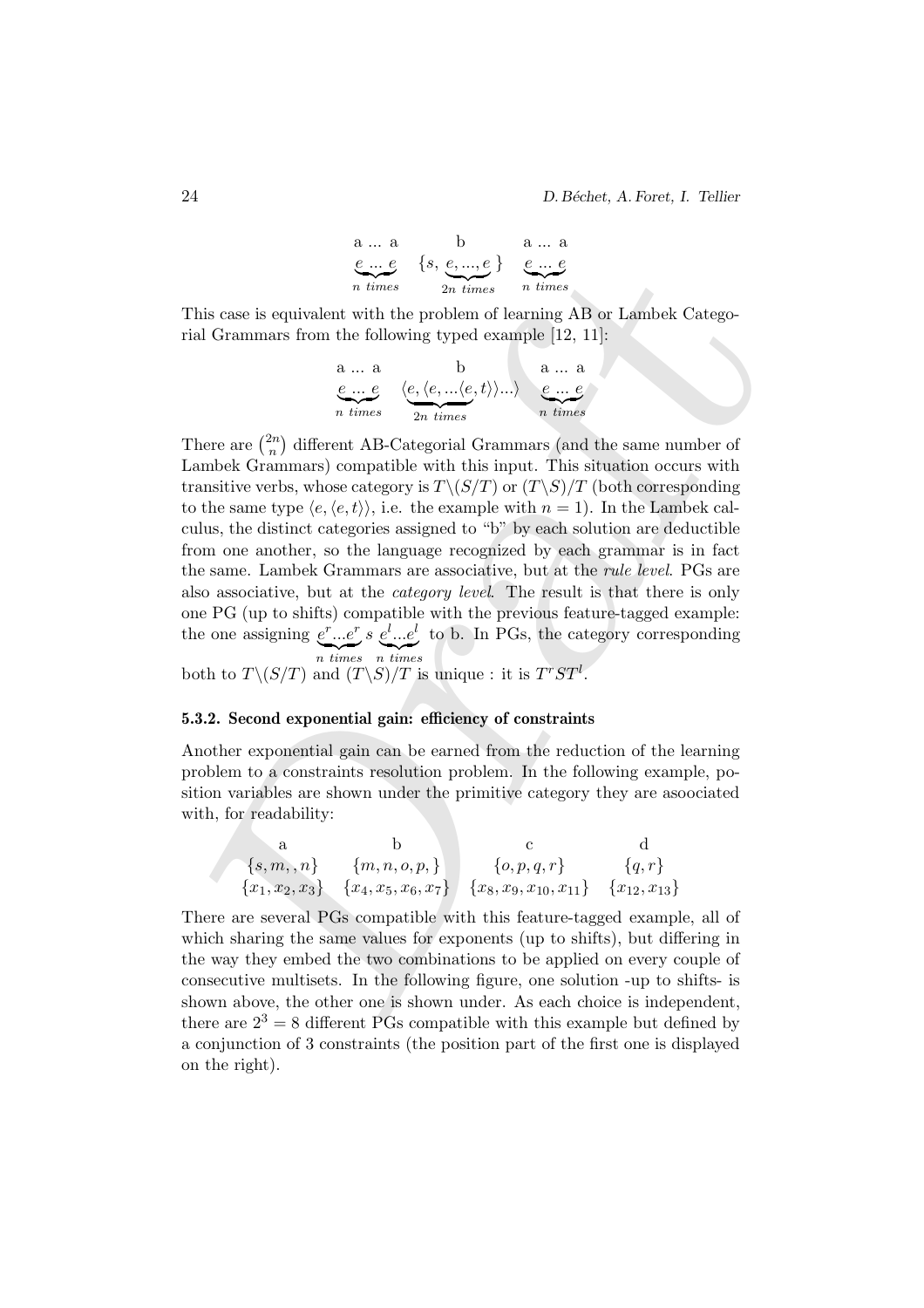Learnability of Pregroup Grammars 25



This example illustrates that there can exist an exponentiel gap between the size of the set of constraints and the size of the set of PGs it specifies. By working with constraints, we delay the combinatorial explosion to the constraint resolution mechanism. The solution grammars are only implicitly defined by the set of constraints but this implicit definition may be enough for some applications.

### 6. Conclusion

and  $\frac{a}{b}$  of  $\frac{b}{c}$  of  $\frac{b}{d}$  of  $\frac{c}{d}$   $\frac{c}{d}$   $\frac{c}{d}$   $\frac{c}{d}$   $\frac{c}{d}$  This example illustrates that there can exist an exponentiel gap between signs of the set of constraints and the size of the set Pregroup Grammars appear to be an interesting compromise between simplicity and expressivity. Their link with semantics is a difficult question that has not yet been completely solved. As far as learnability is concerned, very few was known till now. This paper provides theoretical as well as practical approaches to the problem. Theoretical results prove that learning PGs is difficult unless limitations are known. The practical approach shows that the limitations can be weakened when rich input data are provided. These data take the form of feature-tagged sentences which, although very informative, are arguably language-independent.

Many current learning algorithms are unification-based [17, 21]. These techniques implement a generalization strategy. By providing richer input data, we allow on the contrary to implement a *specialization strategy*, where the current hypotheses are only implicitly specified by a set of constraints. The interest of working with constraints is that the combinatorial explosion of solution grammars is sometimes delayed to the constraint resolution mechanism, as displayed in the examples.

What remains to be done is to study further the properties of our algorithm from the point of view of tractability and to exploit further the good properties of bounded width grammars.

### References

- [1] Daniela Bargelli and Joachim Lambek. An algebraic approach to French sentence structure. In de Groote et al. [10].
- [2] Denis B´echet. Parsing pregroup grammars and Lambek calculus using partial composition. Studia Logica, 2007, this issue.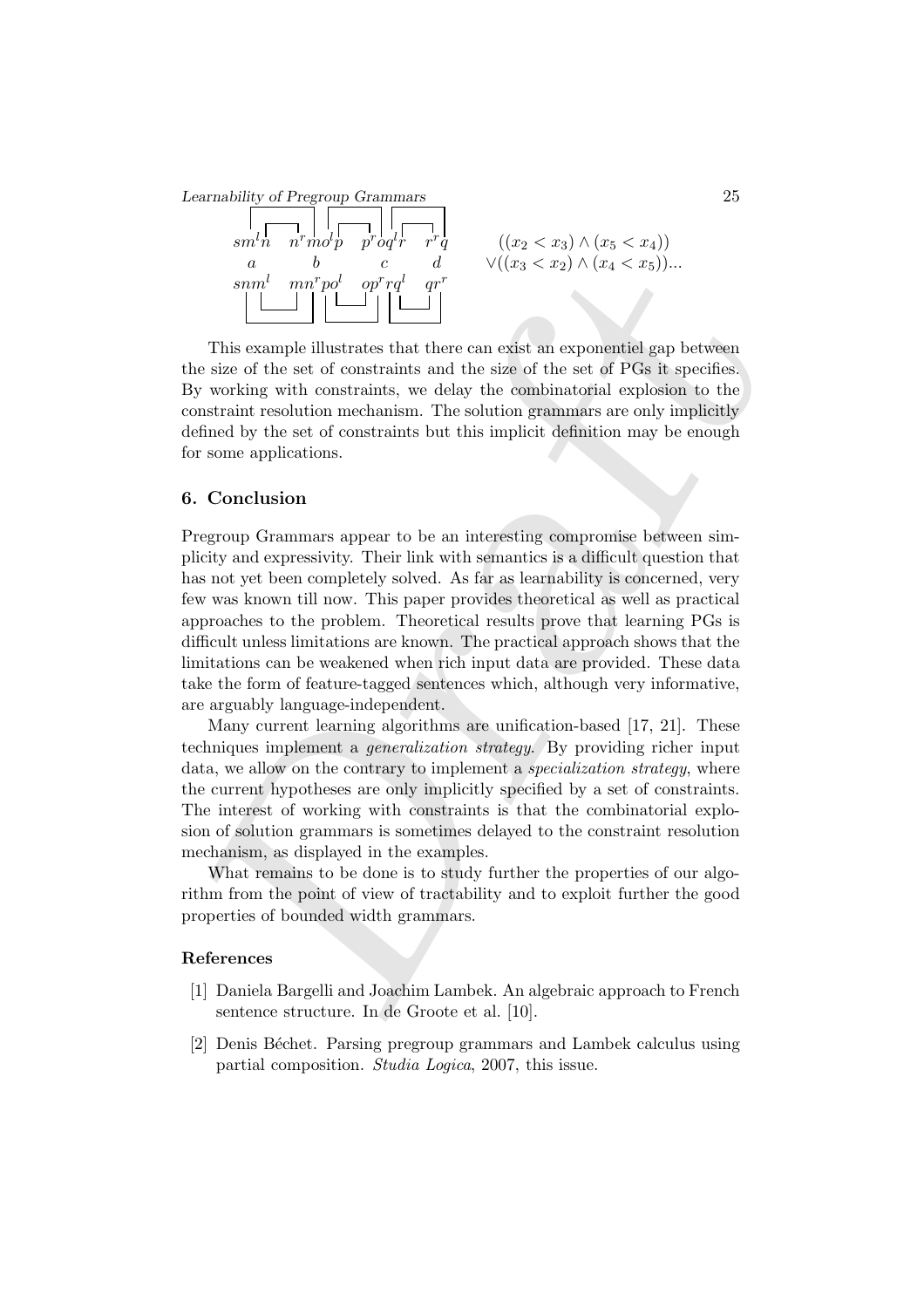- [3] Denis Béchet and Annie Foret. Remarques et perspectives sur les langages de prégroupe d'ordre  $1/2$ . In ATALA, editor, Actes de la conférence internationale Traitement Automatique des Langues Naturelles (TALN'2003), June 2003. (Poster in French).
- language de prégroupe d'ordre 1/2. In ATALA, editor, Actes de la<br>
deprendent de la Lamania d'aviation d'ordre de la Lamania (TALA) (4)<br>
[4] Denis Béchet, Annie Port, and Isabelle (Tellier, Learnability of pregroup<br>
[4] De [4] Denis Béchet, Annie Foret, and Isabelle Tellier. Learnability of pregroup grammars. In Georgios Paliouras and Yasubumi Sakakibara, editors, Proceedings of the 7th international Colloquium on Grammatical Inference (ICGI-2004), Athens, Greece, October 2004, volume LNAI 3264 of Lecture Note in Artificial Intelligence, pages 65–76. Springer-Verlag, October 2004.
- [5] Wojciech Buszkowski. Mathematical linguistics and proof theory. In van Benthem and ter Meulen [25], chapter 12, pages 683–736.
- [6] Wojciech Buszkowski. Lambek grammars based on pregroups. In de Groote et al. [10].
- [7] Wojciech Buszkowski. Sequent systems for compact bilinear logic. Mathematical Logic Quarterly, 49(5):467–474, 2003.
- [8] Wojciech Buszkowski and Gerald Penn. Categorial grammars determined from linguistic data by unification. *Studia Logica*, 49:431-454, 1990.
- [9] Claudia Casadio and Joachim Lambek. An algebraic analysis of clitic pronouns in Italian. In de Groote et al. [10].
- [10] Philippe de Groote, Glyn Morill, and Christian Retoré, editors. Logical aspects of computational linguistics: 4th International Conference, LACL 2001, Le Croisic, France, June 2001, volume 2099. Springer-Verlag, 2001.
- [11] Daniela Dudau-Sofronie and Isabelle Tellier. A study of learnability of Lambek grammars from typed examples. In *Categorial Grammars 04*, pages 133–147, 2004.
- [12] Daniela Dudau-Sofronie, Isabelle Tellier, and Marc Tommasi. Learning categorial grammars from semantic types. In Proccedings of the 13rd Amsterdam Colloquium, pages 79–84, December 2001.
- [13] Daniela Dudau-Sofronie, Isabelle Tellier, and Marc Tommasi. A learnable class of ccg from typed examples. In Proccedings of the 8th conference on Formal Grammar (FGVienna), pages 77–88, August 2003.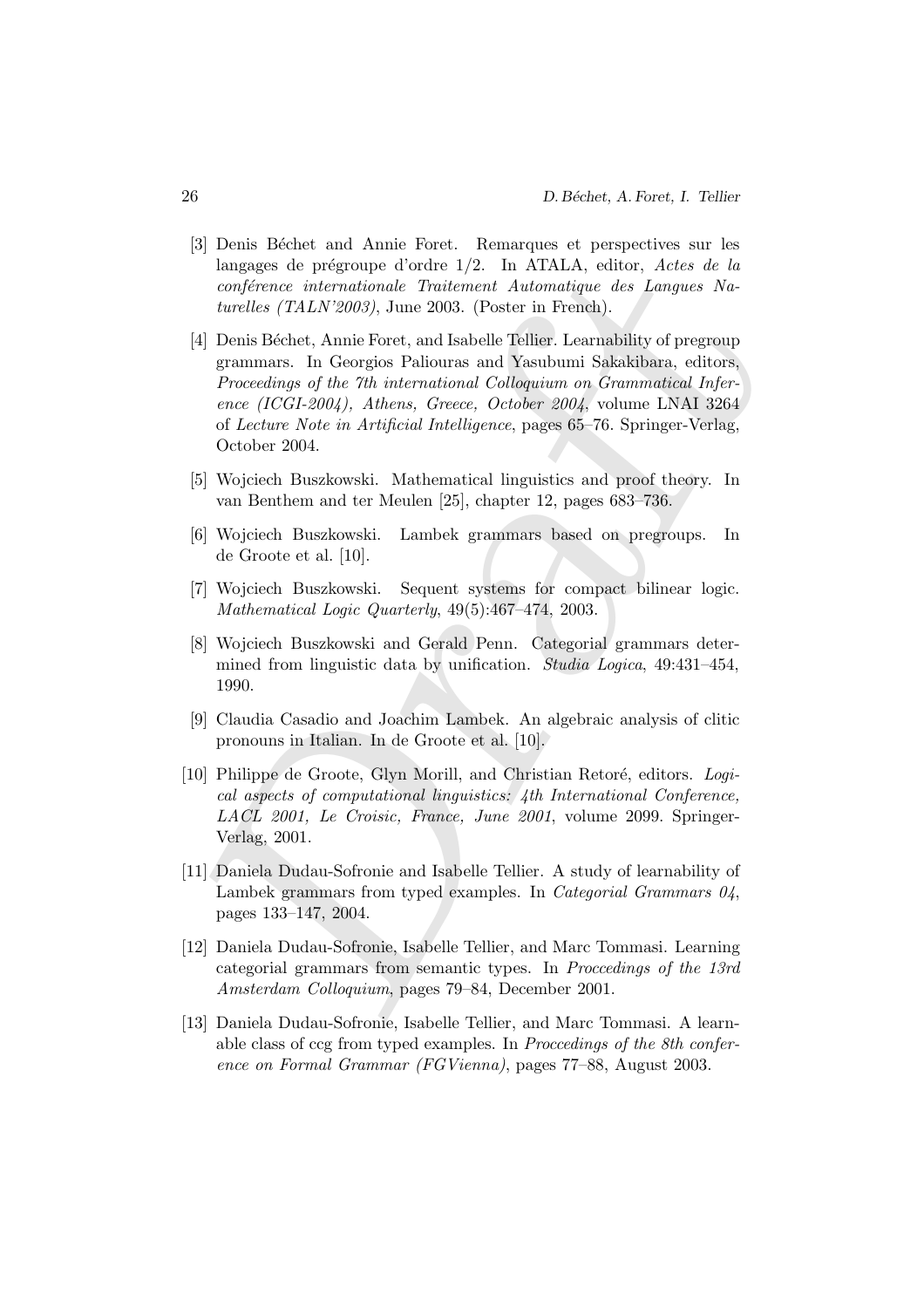- [14] Annie Foret. Some unlearnability results for Lambek categorial and pregroup grammars (oral communication). In Gracq, ESSLII, Trento, Italy, 2002.
- [15] Annie Foret and Yannick Le Nir. Lambek rigid grammars are not learnable from strings. In COLING'2002, 19th International Conference on Computational Linguistics, Taipei, Taiwan, 2002.
- [16] E.M. Gold. Language identification in the limit. *Information and Con*trol, 10:447–474, 1967.
- [17] Makoto Kanazawa. Learnable Classes of Categorial Grammars. Studies in Logic, Language and Information. Center for the Study of Language and Information (CSLI) and The European association for Logic, Language and Information (FOLLI), Stanford, California, 1998.
- pregroup grammars (oral communication). In *Gracq, ESSLII*, Trento,<br>
Italy, 2002.<br>
IS Annie Foret and Yannick Le Nir. Lambek rigid grammars are not learn-<br>
able from strings. In *COLING*<sup>22002</sup>, 19th International Confere [18] Joachim Lambek. Type grammars revisited. In Alain Lecomte, François Lamarche, and Guy Perrier, editors, Logical aspects of computational linguistics: Second International Conference, LACL '97, Nancy, France, September 22–24, 1997; selected papers, volume 1582. Springer-Verlag, 1999.
- [19] Joachim Lambek. Mathematics and the mind. In V.M. Abrusci and C. Casadio, editors, New Perspectives in Logic and Formal Linguisitics, Proceedings Vth ROMA Workshop. Bulzoni Editore, 2001.
- [20] Michael Moortgat. Categorial type logic. In van Benthem and ter Meulen [25], chapter 2, pages 93–177.
- [21] Jacques Nicolas. Grammatical inference as unification. Technical Report 3632, IRISA, Unité de Recherche INRIA Rennes, March 1999.
- [22] Richard T. Oehrle. A parsing algorithm for pregroup grammars. In M. Moortgat, editor, Proceedings of the International Conference on Categorial Grammars (CG2004), pages 59–75, Montpellier, France, June 2004.
- [23] Anne Preller. Category Theoretical Semantics for Pregroup Grammars. In Joan Busquets Philippe Blache, Edward Stabler and Richard Moot, editors, Proceedings of the 5th International Conference on Logical Aspects of Computational Linguistics, Bordeaux, France, April 2005, volume LNAI 3492 of Lecture Notes in Artificial Intelligence, pages 238– 254. Springer-Verlag, April 2005.